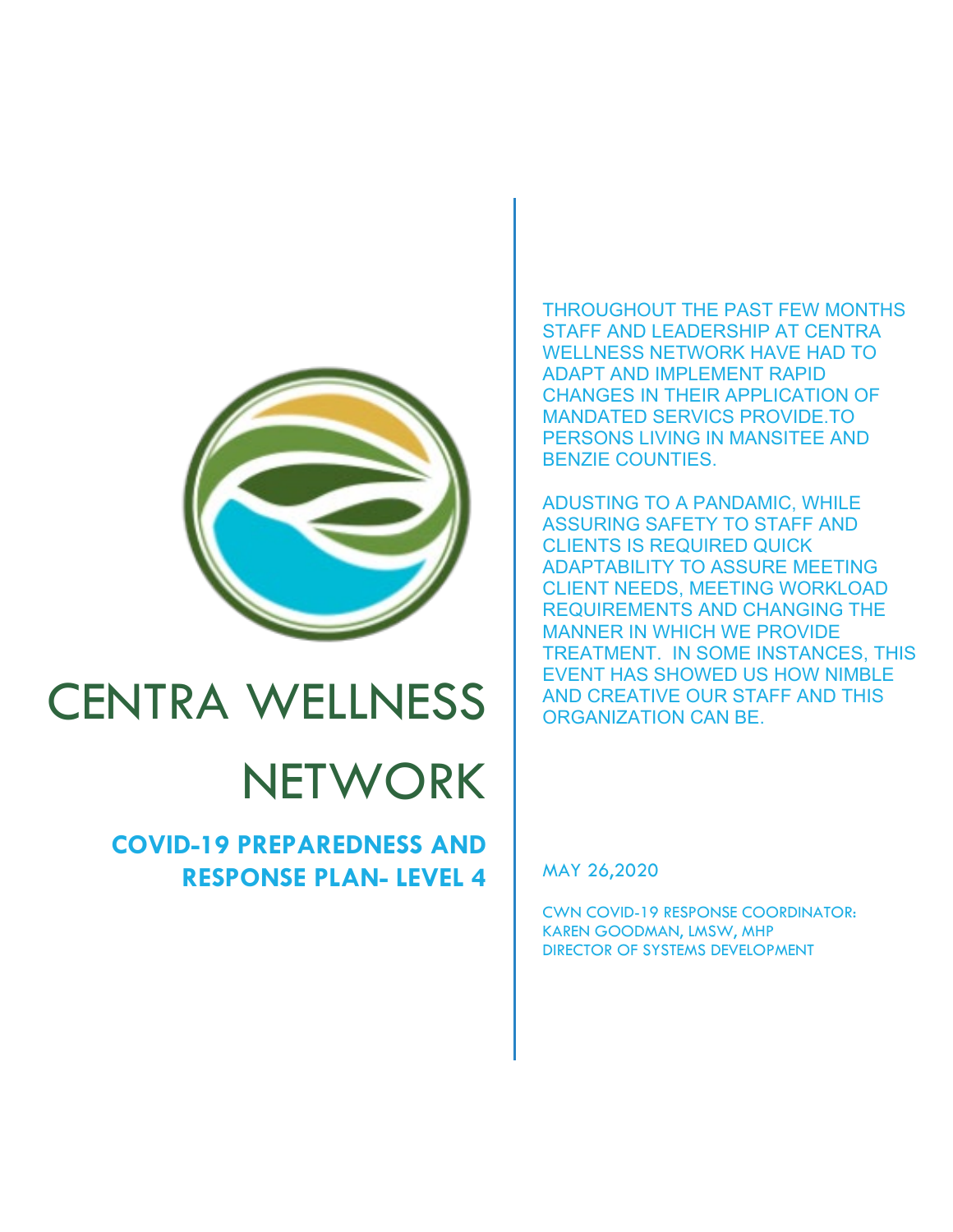# TABLE OF CONTENTS

# **CERTIFICATION DOCUMENT: STAFF SIGNATURE REQUIRED**

- 1. INTORDUCTION
- 2. OVERVIEW OF CWN HEALTHY WORKPLACE CAUTIONPARY PLAN FROM
	- MARCH 24,2020-JUNE 12,2020:
		- A. CWN OFFICES HOURS AND ACCESS
		- B. VISITORS
		- C. WORK SCHEDULES
		- D. ADHERENCE TO PROTECIVE MEASURES
- 3. RE-DISTRIBUTION OF STAFF JUNE 1,2020
- 4. AGENCY AND EMPLOYEE RESPONSIBILITIES:
	- A. CWN OFFICES HOURS AND ACCESS
	- B. RETURN TO WORK
	- C. PROTECTIVE MEASURES/SCREENING
		- a. SELF-MONITORING BEFORE WORK
		- b. SELF-MONITORING AT WORK
	- D. CERTIFICAITON OF SCREENING/SELF
	- E. SOCIAL DISTANCING
	- F. WEARING MASK/FACE SHIELDS
	- G. ENHANCED HYGEINE
	- H. USE OF GLOVES
- 5. REMOTE WORK/OFFICE CAPACITIES: ATTACHEMENTS E, F, G, H, I)
- 6. PERSONAL MANAGEMENT OF WORK ENVIORNMENT
- 7. TRAVEL
- A. USE OF VANS
- B. TRANSPORTING
- C. WORK RELATED TRAVEL
- 8. CLIENT SERVIES DELIVERY PRECAUTIONS (ATTACHEMENT J)
	- A. MEETING WITH CLIENT
	- B. REMINDER AND SCHEDLING CALLS
	- C. NEW CHECK IN PROCESS AT MWC AND BCRC
- 9. EMPLOYEE BENENFITS
- 10. TRAUMA AND TOXIC STRESS
- 11. ATTACHMENTS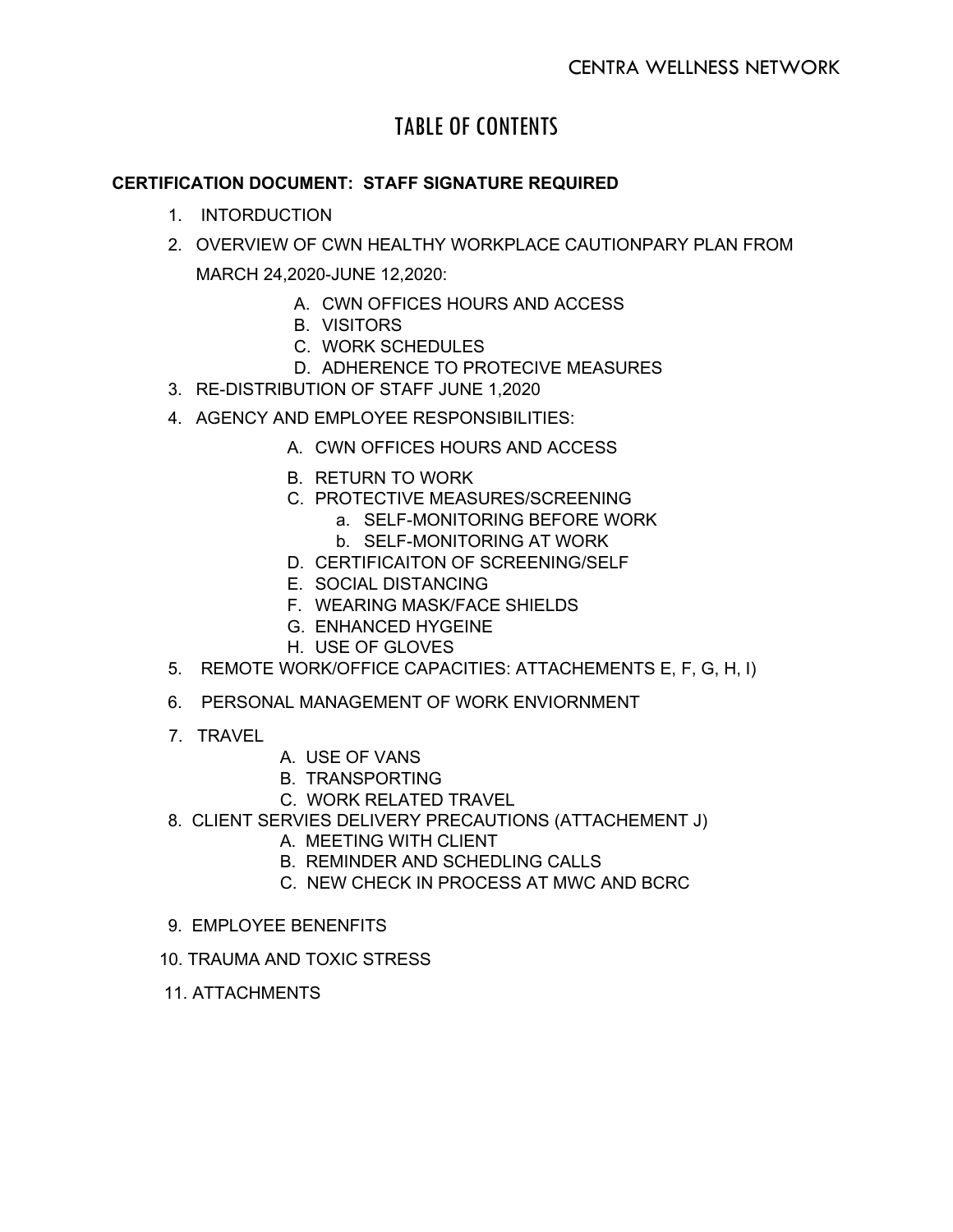# **1. INTRODUCTION:**

We are all living through the spread of COVID-19 the need for safety measures for our employees, clients and partners. As MI continues to re-open to business and tourism and our communities become more active, we will increase our time working with clients and families in the community. As of today (May 26, 2020) we continue to follow Executive Order 20-77 and all extensions of that order that request Stay Home, Stay Safe initiatives for Michiganders, excluding those providing/or determined as essential workers, first responders and health care providers. CWN provides essential services and has continued to provide critical mandated services for clients in Manistee and Benzie Counties.

March 23<sup>rd</sup>, when the Governor signed Executive Order 20-21 and at that time CWN developed and implemented the Healthy Workplace Cautionary HWC) Document. Following the guides of the HWC document CWN developed three levels of program implementation adjusting as needed to comply with State and Local guidelines and mandates. With each order since we continue to identify all mandated essential safety needs for clients and staff. No disruption in core services occurred, adaptations were made to assure staff were able to still meet with clients, monitoring and coordinating services as needed. (Attachment A)

Governor Whitmer's Executive Order 20-77 requests that Michiganders continue to quarantine, leaving homes for jobs deemed essential, and at those jobs that employers assist in assuring safety to the public and employees. CWN has followed both State and CDC guidelines in assuring safety to staff while they were working off site, and in the office. We will be adapting our work environment and practices to further meet the guides set forth through Governor's Executive Orders, Public Health Department guidelines, Michigan Department of Health and Humans Services (MDHHS) and the Center for Disease Control (CDC).

CWN's plan is based on information and guidance from the Centers for Disease Control (CDC) and the Occupational Health and Safety Administration (OSHA) at the time of its development. Because the COVID-19 situation is frequently changing, the need for modifications may occur based on further guidance provided by the CDC, OSHA, and other public officials at the state or local levels. CWN is focused on three lines of defense:

- 1. Limiting the number of people together at the same time in the same place,
- 2. Sanitizing all areas and
- *3.* Requiring appropriate personal protection equipment including masks, face shields, etc. *Include all that apply to your business in the community and office.*

**Note: CWN** may amend this Plan based on changing requirements and the need of our business.

The spread of COVID-19 in the workplace can come from several sources:

- Co-workers
- **Customers**
- Guests visitors/vendors/family members
- The General Public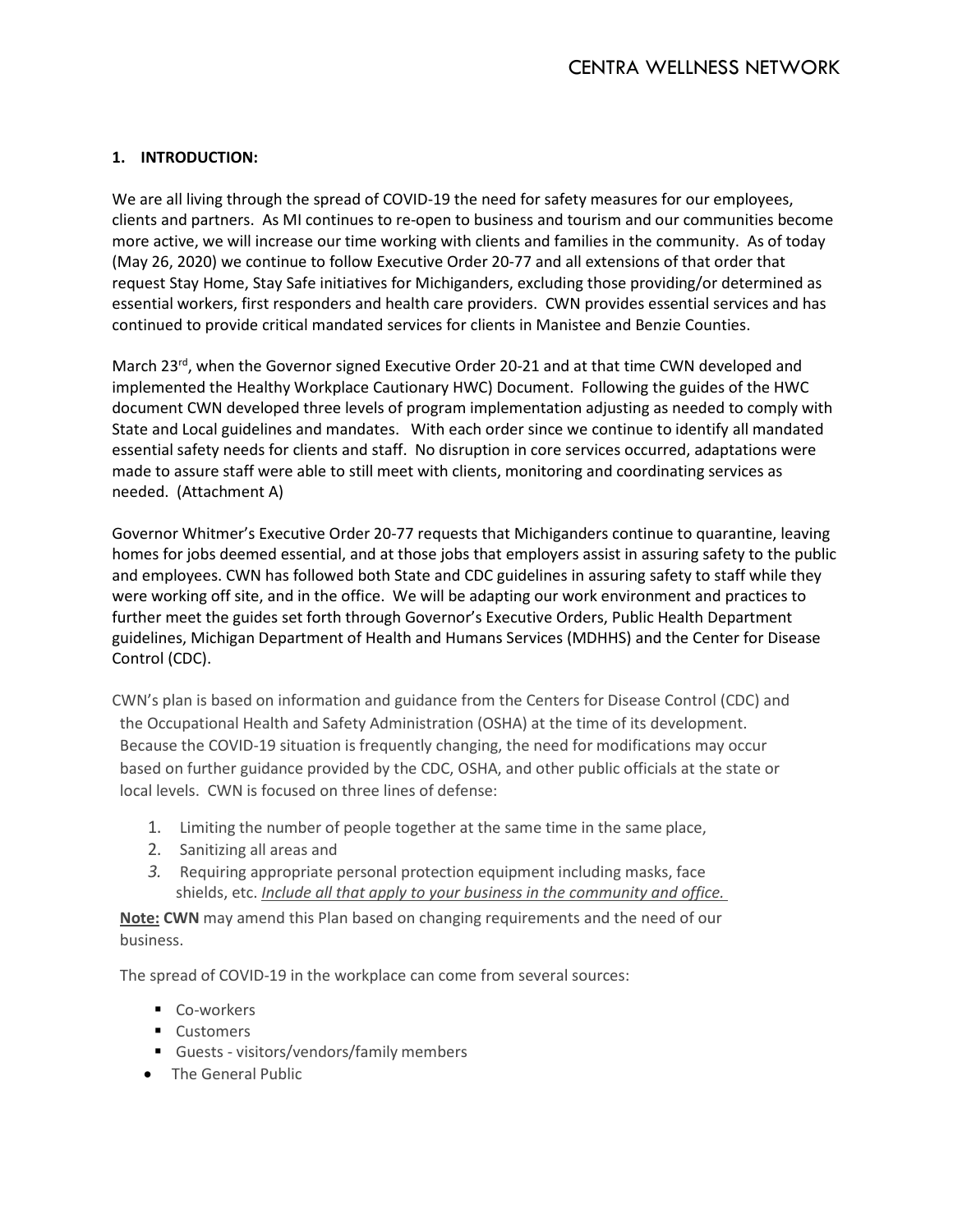# CENTRA WELLNESS NETWORK

All CWN managers/supervisors must be familiar with this Plan and be ready to answer questions from employees. Additionally, CWN expects that all managers/supervisors/staff follow this Plan. This includes practicing good personal hygiene and jobsite safety practices to prevent the spread of the virus. WE all must practice these behaviors. We are in this together as one team.

CWN will require and keep a record of all self-screening protocols for all employees or contractors entering the worksite, including, at a minimum, a questionnaire covering symptoms and suspected or confirmed cases of COVID -19.

#### CWN WILL:

- Keep everyone on the worksite premises at least six feet from one another to the maximum extent possible, including using ground markings, signs, and physical barriers, as appropriate to the worksite.
- **Provide non-medical grade face coverings to employees,**
- **Require face coverings to be worn when employees cannot consistently maintain six** feet of separation from other individuals in the workplace
- **Train staff to increase cleaning and disinfecting of personal and shared facility** spaces throughout the day in order to limit exposure to COVID-19, especially on high- touch surfaces (e.g., door handles), paying special attention to parts, products, and shared equipment (e.g., tools, machinery, vehicles).
- Make cleaning supplies available to employees upon entry and at the worksite and provide time for employees to wash hands frequently or to use hand sanitizer.
- Conduct a daily entry self-screening protocol for all employees or contractors entering the workplace, including, at a minimum, a questionnaire covering symptoms, suspected or confirmed exposure to people with possible COVID-19.
- When an employee is identified with a confirmed case of COVID-19, within 24 hours, notify both:

1.The local public health department, and

**2**. Any co-workers, contractors, or suppliers who may have met the person with a confirmed case of COVID-19.

# **2. OVERVIEW OF CWN HEALTHY WORKPLACE CAUTIONARY PLAN FROM MARCH 24,2020 – JUNE 12,2020. Levels 1 through 3: (Attachment B, C, D)**

#### **A. CWN office hours and access:**

- $\triangleright$  All clients were notified that office appointments had changed, and clients would be able to use video or phone contacts to talk with CWN clinical staff.
- $\triangleright$  Entrance to CMH buildings were regulated and access limited. Notification was provided on change of access.

#### **B. Visitors:**

- $\triangleright$  Persons needing crisis services continued to have the ability to walk in at our treatment locations. or preferring to see clinical staff face to face being allowed access.
- $\triangleright$  All clients meeting with Med Services staff also had access to CWN locations.
- $\triangleright$  Client screenings; all person who entered the building received a brief screen regarding symptoms of COVID
- **C. Work Schedules:**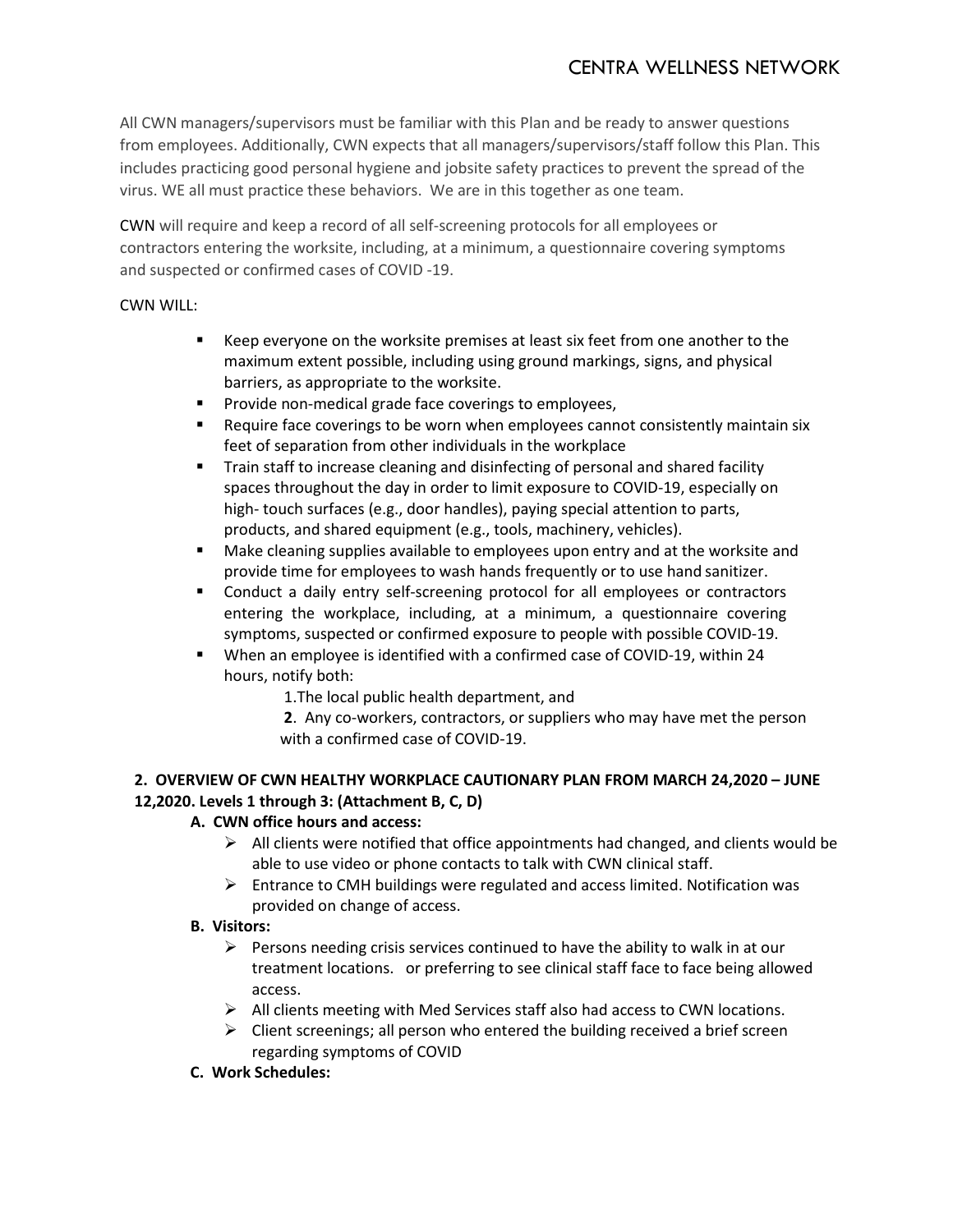- $\triangleright$  Staff were provided with options to work from home, using laptops remote access is available.
- $\triangleright$  Treatment alternatives implemented (such as telehealth) for Case Mgt, Therapy and other services as outlined by MDHHS allowances during the COVID-19 pandemic.

# **D. Adherence to Protective Measures:**

- $\triangleright$  Remote access for staff to work from home
- $\triangleright$  Guidelines on use of PPE and Social Distancing provided all staff
- $\triangleright$  Supply review and management of all Personal Protective Equipment and supply of these items
- $\triangleright$  Redistribution of supplies
- $\triangleright$  Coordination with Emergency Mgt, Public Health in both counties for PPE supplies.
- $\triangleright$  Staff initiative to make masks for CWN
- $\triangleright$  Masks mailed to all persons working on site and completing community contacts.

# **3. REDISTRIBUTION OF STAFF EFFECTIVE June 1,2020.**

OSHA and the CDC have provided the following preventive guidance for all workers, regardless of exposure risk, CWN chooses to implement guidelines using OSHA can CDC outline and guidance: Frequently wash your hands with soap and water for at least 20 seconds. When soap and running water are unavailable, use an alcohol-based hand rub with at least 60% alcohol.

- Avoid touching your eyes, nose, or mouth with unwashed hands.
- Follow appropriate respiratory etiquette, which includes covering for coughs and sneezes.
- Avoid close contact with anyone who is sick.
- **Maintain appropriate social distance of six feet to the greatest extent possible.**

Additionally, employees must familiarize themselves with the symptoms and exposure risks of COVID-The primary symptoms of COVID-19 include the following:

- o Dry cough;
- o Shortness of breath or difficulty breathing

# **Or at least two of these symptoms:**

- o Fever (either feeling feverish or a temperature of 100.4 degrees or higher);
- o Chills
- o Repeated shaking with chills
- o Muscle pain
- o Headache
- o Sore throat
- o New loss of taste orsmell

Individuals with COVID-19 may also have early symptoms such as, diarrhea, nausea/vomiting, and runny nose.

Groups of 10 or less are acceptable using social distancing and PPE. Also prolonged or close contact is a factor in using PPE.

CDC defines "close contact" as either:

o Being within roughly six feet of a COVID-19 infected person or a person with any symptom(s) for

CDC defines a "prolonged period of time;" (the CDC estimates range from 10 to 30 minutes, or,

o Having direct contact with infectious secretions of a COVID-19 infected person or a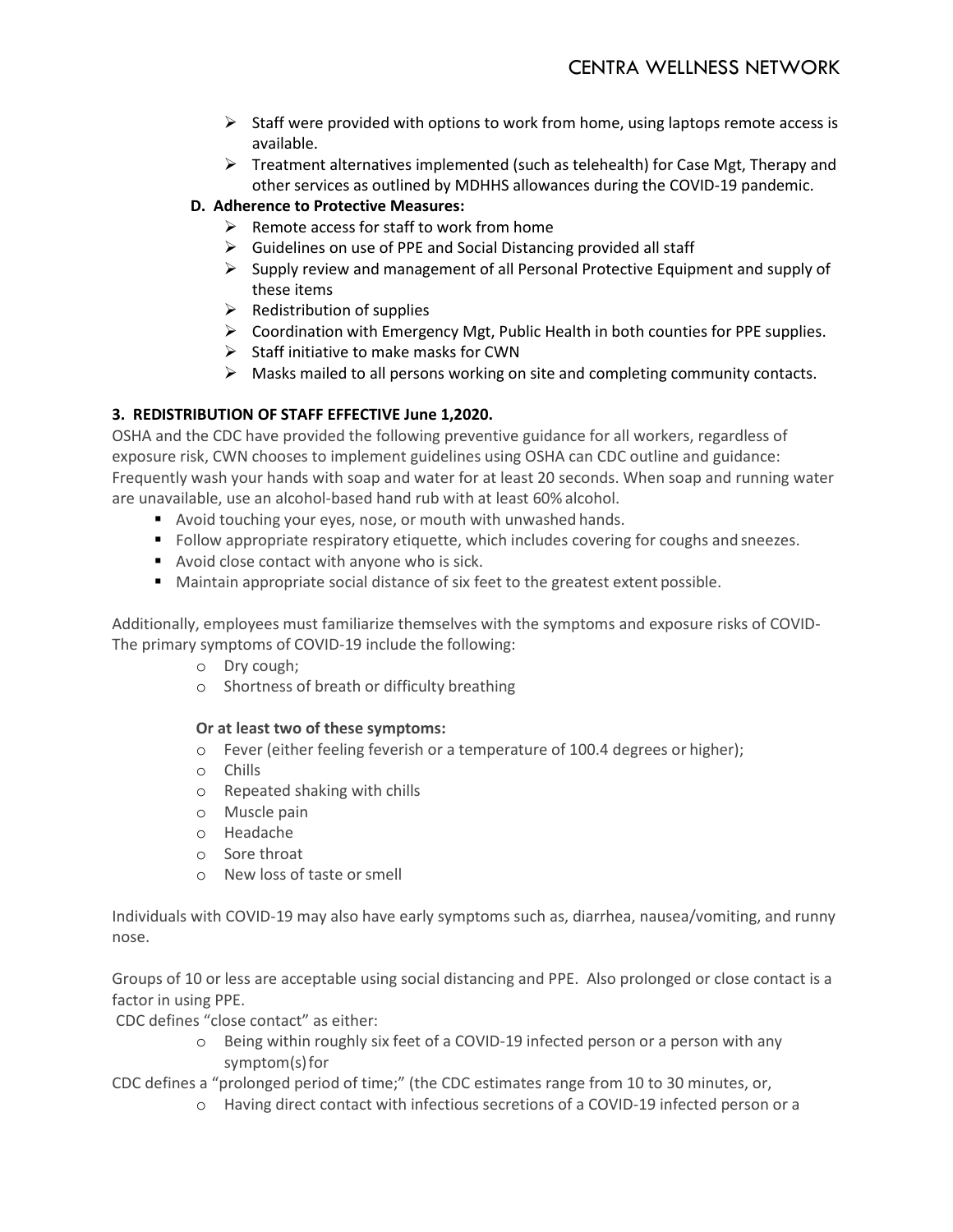person with any COVID-19 symptom(s) (i.e., being coughed on).

#### **4. AGENCY AND EMPLOYEE RESPONSIBILITES:**

#### **A. OFFICE HOURS AND APPOINTMENTS:**

- CWN offices hours remain 8am-5pm (Monday through Friday) with access to crisis services 24/7.
- Visitor/clients driving to the office will be asked to check in by calling 1-877-398- 2013 when arriving at BCRC or MWC. They call on arrival the staff answering the phone will let clinician/staff know client is parked in the parking lot. Staff person will let clinician know type of car driving and they have screened over the phone if client is ill or around others that may be ill/or quarantined.
- Clinician/Staff will go to the parking lot to ask visitor/client to come into building.
- Visitor/clients using public transportation will be asked to stay in reception area and sit in accordance to social distancing.
- Visitors/clients will be required to complete monitoring before entering CWN treatment areas. They will be asked a series of questions and asked to allow their temperature to be taken, allowing us to certify to their wellness. (If visitor/client notes yes to any question and/or has a temperature 100.4 F, they will not be allowed to enter any further and will be directed to return home. (refer to section 9)

#### **B. RETURN TO WORK/OCCUPATION OF OFFICES:**

- The ability to work safely in our workspaces will require us to limit the number of persons in the building areas we occupy at any given time.
- BCRC (lower level) has a maximum occupancy of **9-10 staff** in that assigned area at any given time. BCRC (upper level) has a maximum capacity of **12-14 staff** in that assigned area at any given time.
- MWC has a maximum occupancy of **16 staff** at any one time
- Administrative Offices have a maximum occupancy of **9-10 staff** in the building for any length of time.

All three locations may see fluctuations in the numbers if people drop in, drop things off, or meet for an hour or less with a colleague. The maximum occupancy numbers should be followed by all staff.

Each program Supervisor/Director will meet with staff to review all work adjustment proposals, hours of work, locations and days required in the office. This is an extensive process but does not meet all possible issues as there remain many unknowns to how to provide security and deliver services. Practices provided by MDHHHS, Public Health and the CDC are formulated in this plan. Implementation and success for all of us will require patience, observation and discussions of any barriers found, or processes to be updated. These discussions and ideas can be

#### **C. PROTECTIVE MEASURES/SCREENING:**

**1. Self-Monitoring Prior to Coming to Work:**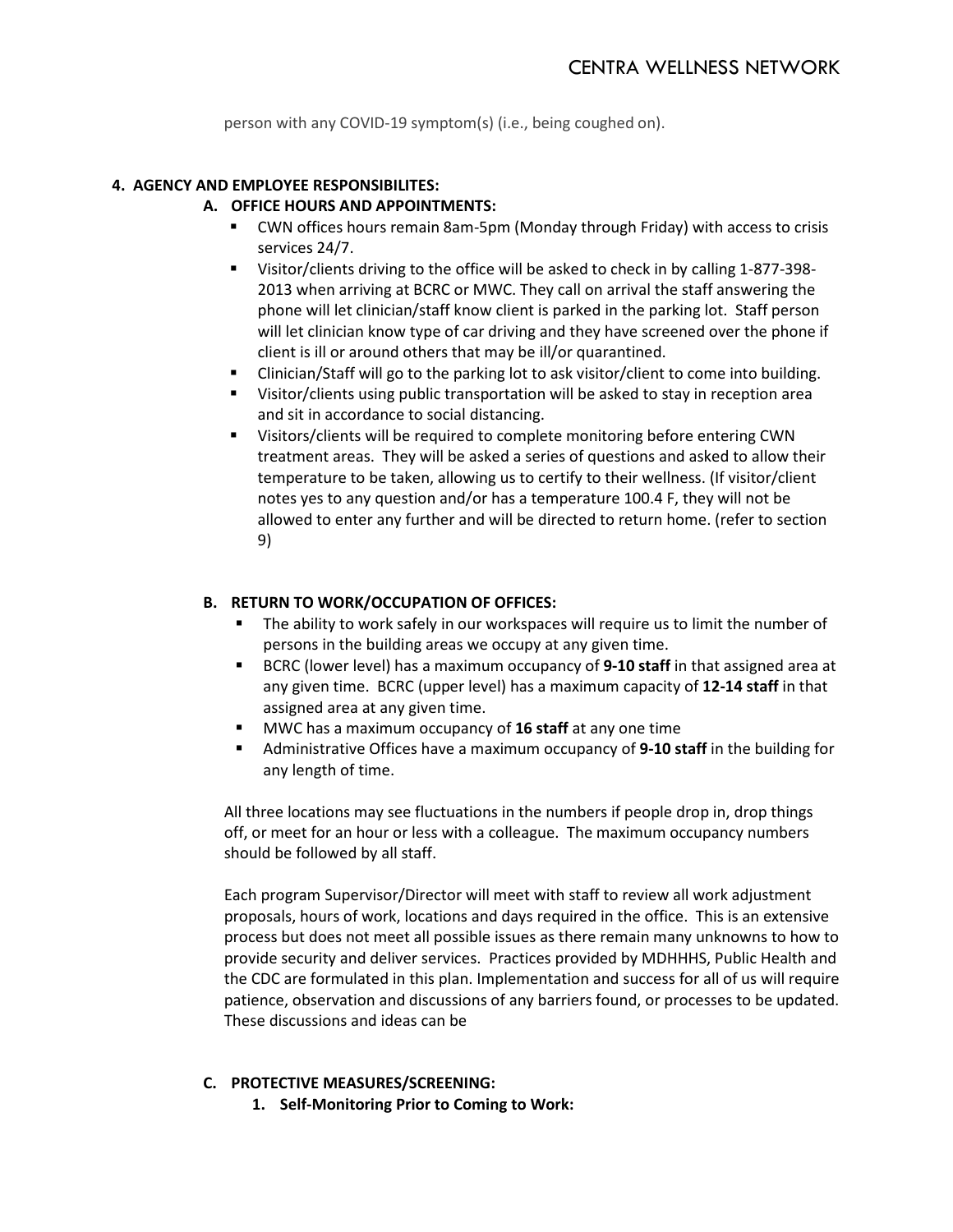#### **As part of the self-monitoring all staff prior to coming to work will answer the following questions**:

- Have a Fever/feeling feverish
- Cough
- **Shortness of Breath**
- **Sore throat**
- Vomiting/Diarrhea (past 24 hours)
- Other signs of illness (e.g. fatigue without explanation, muscle aches, general malaise, cold symptoms etc
- Have I engaged in any activity or travel within the last 14 days that failed to comply with the most recent Stay Home; Stay Safe executive order? (in large crowds not using mask)
- Have I been directed by a health care provider or the health department to self-isolate or self-quarantine?

# If you have answered **YES** to any of the above questions, the employee must contact their supervisor discussing the noted symptoms before coming to the office or conducting any field/home-based work.

#### *2. Self-Screening by staff at work: USE PRECAUTIONS AND ASSURE YOU DISENFECT ALL EQUIPEMENT AND WORK ARES IF USING CHECK IN STATION:*

- All staff at each CWN location if unable to self-monitor at home before work, will have a check in area available at the office. Staff monitoring at the office will **be required to go directly to the "check in station**" and complete your daily screening upon entering the building. DO NOT GO TO YOUR OFFICE AND ANWHERE ELSE IN THE BUILDIGN BEFORE SCREENING IS DONE.
- Staff will complete the self-monitoring form sign and place it in the identified container for transport to the Administrative Offices/HR.

# **D. CERTIFICATION OF SCREENING/SELF:**

- $\triangleright$  Staff will be required to have answered all the questions in the self-screening and certify daily their lack of symptoms. Again, certification requires you answer the following questions:
	- *In the last 24 hours, have you experienced: fever (100.4o F), new or worsening cough (other than allergies), shortness of breath, sore throat, vomiting/diarrhea? (for FEVER you will be taking your temperature at least daily and DO NOT COME/or STAY AT WORK if you have temp).*

#### Employees Response:

- **Staff not reporting symptoms** of illness, who have not violated the Stay Home, Stay Safe executive order, have not traveled, and who have not been otherwise directed to self-isolate or self-quarantine may come to work.
- $\triangleright$  All staff at the start of work will be required to certify their self-monitoring of that morning or will screen themselves at work at the start of the day. Staff will record their responses to the self-monitoring tool and their ability to work. PRIOR TO GOING TO THEIR OFFICE.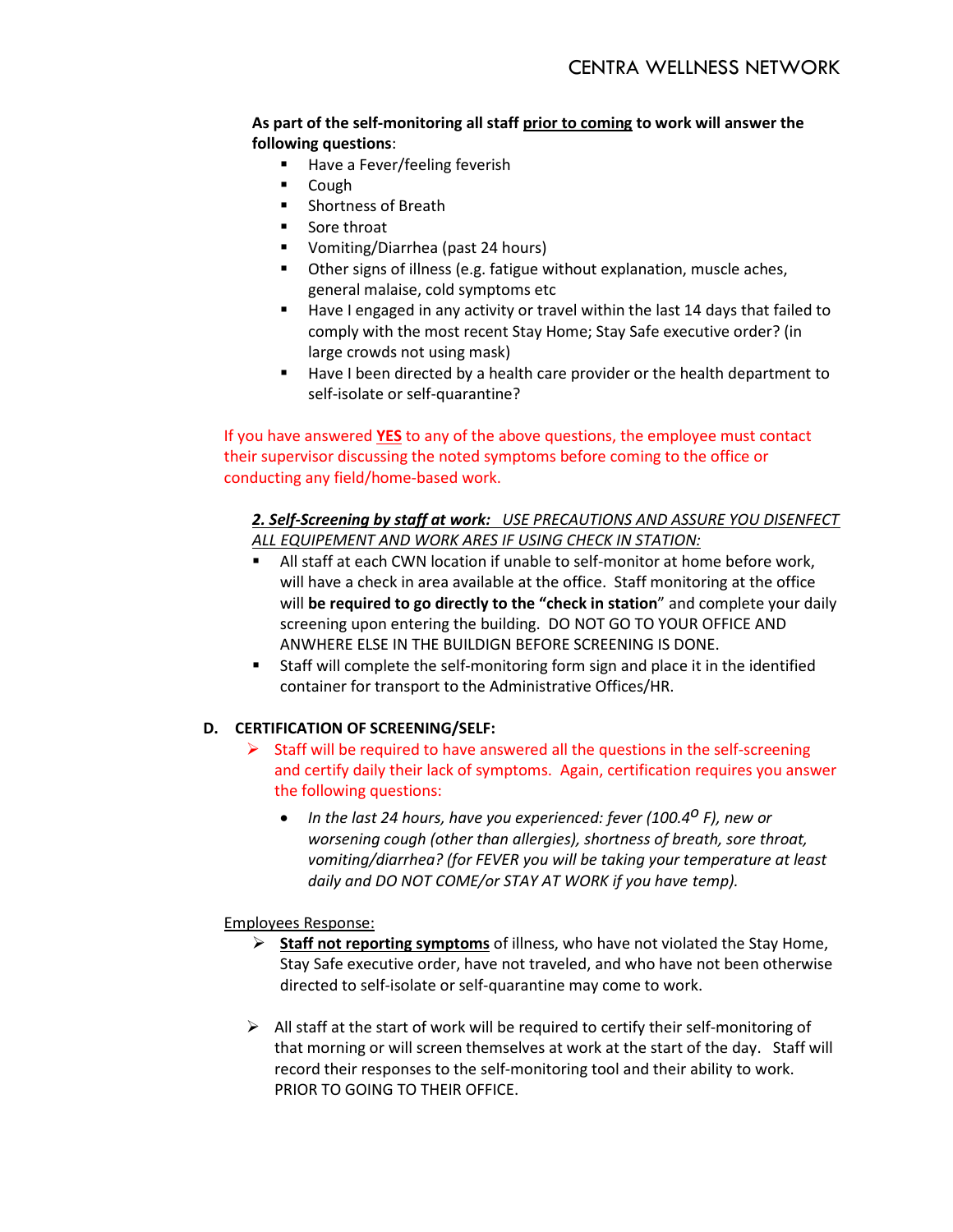If you answered "yes" to any of the symptoms or your temp at least 100.4<sup>0</sup> F, please **leave the building immediately. Do not** seek out your supervisor or anyone else, do not speak with anyone, please gather items and leave the office immediately. Once out of the building call your direct supervisor or HR report symptoms.

 If Symptoms do arise during the day you can use the check in equipment to monitor, your temperature throughout the day. If temperature does occur staff must leave the building, not stopping to talk with anyone. Send an e-mail you are leaving and call supervisor from car/home for instructions (noted above). Selfisolate at home and contact your primary care physician for direction. Before considering return to work you need to consult with HR.

 Staff taking vacation, leaving the state, traveling while COVID-19 remains active as a Health Crisis will have to inform their Supervisors of their travel. It will be IMPERATIVE that staff closely monitor themselves before returning to work. All staff are encouraged to follow CDC, State and Local Health Dept directives regarding social distancing precautions and other technique to slow the spread at all times.

#### *Supervisory Response to staff reporting symptoms:*

- $\triangleright$  In discussing the symptoms with employee note if symptoms are related to some other issue, such as allergies, or cold. Supervisor and staff can discuss options of work from home or PTO. IF shat reports temperature they are not to return to office until 3 days have passed post fever.
- $\triangleright$  Supervisor will contact HR and report symptoms. All staff with symptoms will contact HR before returning to work.

#### **E. SOCIAL DISTANCING:**

- All staff will adhere to social distancing by standing 6 feet away from other employees/clients. Always use social distancing. Walking in hallways will be tricky, make sure to allow people to pass, step in doorways or wait until the person passes to go into an area already occupied.
- Attempt to avoid areas where people congregate such as lunchrooms, lobby's or hallways.
- It is recommended staff eat lunch in their office, not gather in lunchroom unless 6 ft distancing can occur.
- All staff can voice their preference to assure others adhere to their preference for social distancing of at least 6 feet. If others are not practicing, staff should be encouraging in redirecting others to follow social distancing process.

#### **F. WEARING MASKS/OR FACE SHIELDS**

<https://www.youtube.com/watch?v=JwPWdkbyizw>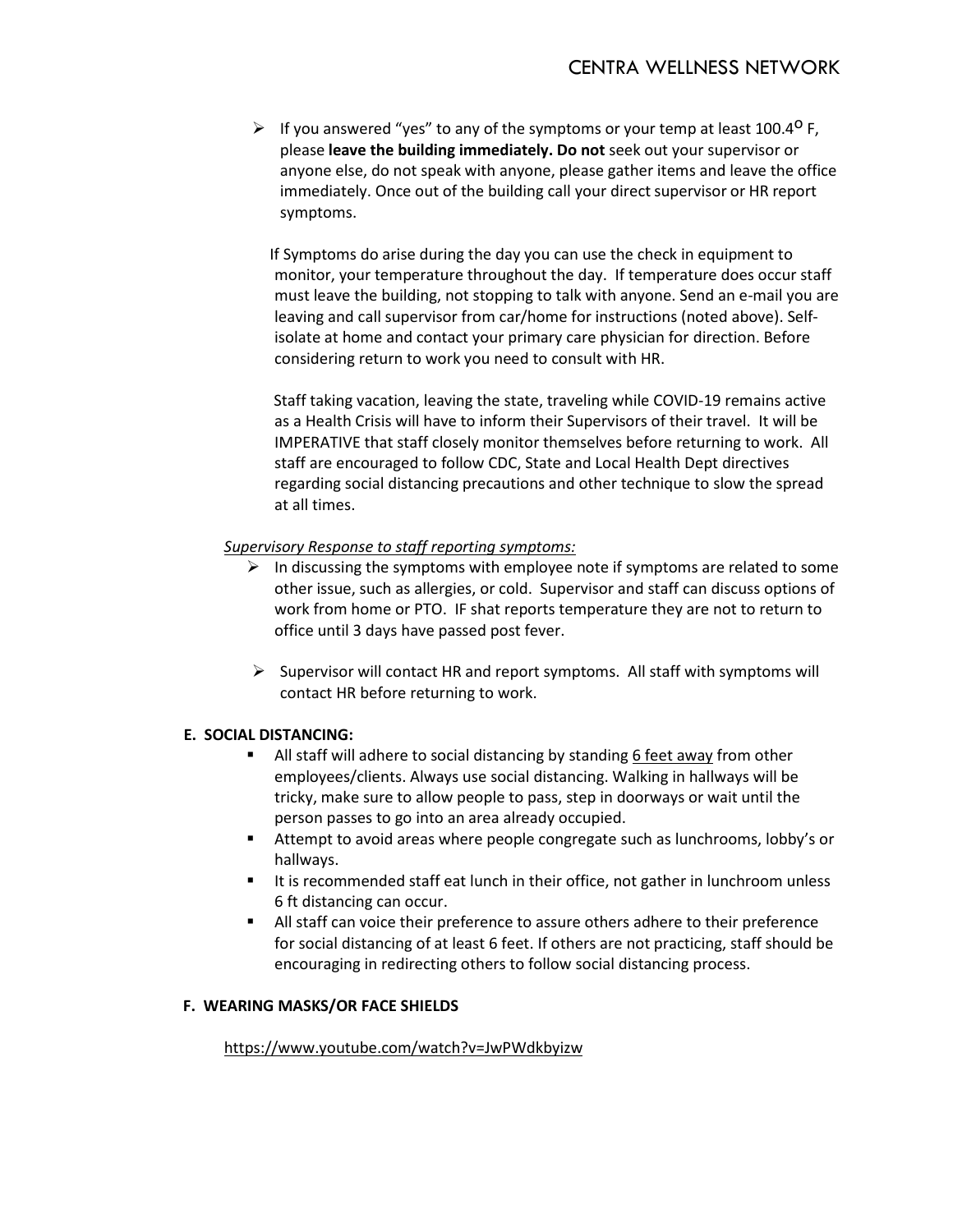**\*\*Masks are for the protection of others and for yourself. As we go about our day throughout the building you will meet several other staff and colleagues. You have no idea if your co-worker may be in a high-risk category or have family members that are at risk. Not only should you wear your mask when appropriate for your safety but also to keep your teammates safe.**

#### <https://www.youtube.com/watch?v=JwPWdkbyizw>

- Face mask/or shields while at work have been recommended by the CDC by the Governor's Executive Orders (20-77) and by Public Health Officials (BLPHD and District #10 PHD). CWN will follow these recommendations. \*\* (Staff can make decision for themselves, assessing if they want to wear a mask when alone in their office)
- Masks are for use in public areas or areas with people gathered in larger quantities
- Masks are to be used in areas in which you can't assure 6 ft. social distancing between yourself and others.
- Wearing a mask will only be beneficial to you and others if worn accurately. Be sure to wear masks that cover your nose and mouth. Each staff person should have cloth masks provided by CWN, be sure to sanitize your mask between uses and care for the allotted masks. CWN will not be replacing or providing cloth masks ongoing.
- Staff when working in the community are to wear face mask to and from work or meeting with a client in the community
- The use of N95 masks should be restricted to all medical staff. If medical staff are in the community or in the office, they can use N95 masks when working closely with clients. The N95 masks are worn to protect staff, however there is a limited supply of these. *N95 masks can be reused and cleaned per CDC guidelines when supplies become depleted.*
- Surgical masks are available for clients coming into the agency (if they don't have a mask to wear) to meet with the doctor, nurse or clinicians. All clinical staff can make determinations of clients need (or ability) to use a mask. If client has specific issues using masks an alternative option may be the face shield. If there are clients or visitors refusing to participate in mask use, staff will use PPE and social distancing to resolve the issue.

#### **G. ENHANCED HYGIENE:** <https://www.youtube.com/watch?v=d914EnpU4Fo>

- Best practice and safety from contamination is good handwashing hygiene. Make sure to wash your hands or use sanitizer between each client contact.
- **When unable to wash hands, hand sanitizer can be a good substitute in the** interim. Hand sanitizer has been made available to all staff. *Please do not throw away the sanitizer containers. We have purchased gallon jugs and can refill containers.*
- **Handwashing includes soapy hands vigorously rubbed together for at least 20** seconds, then rinsed.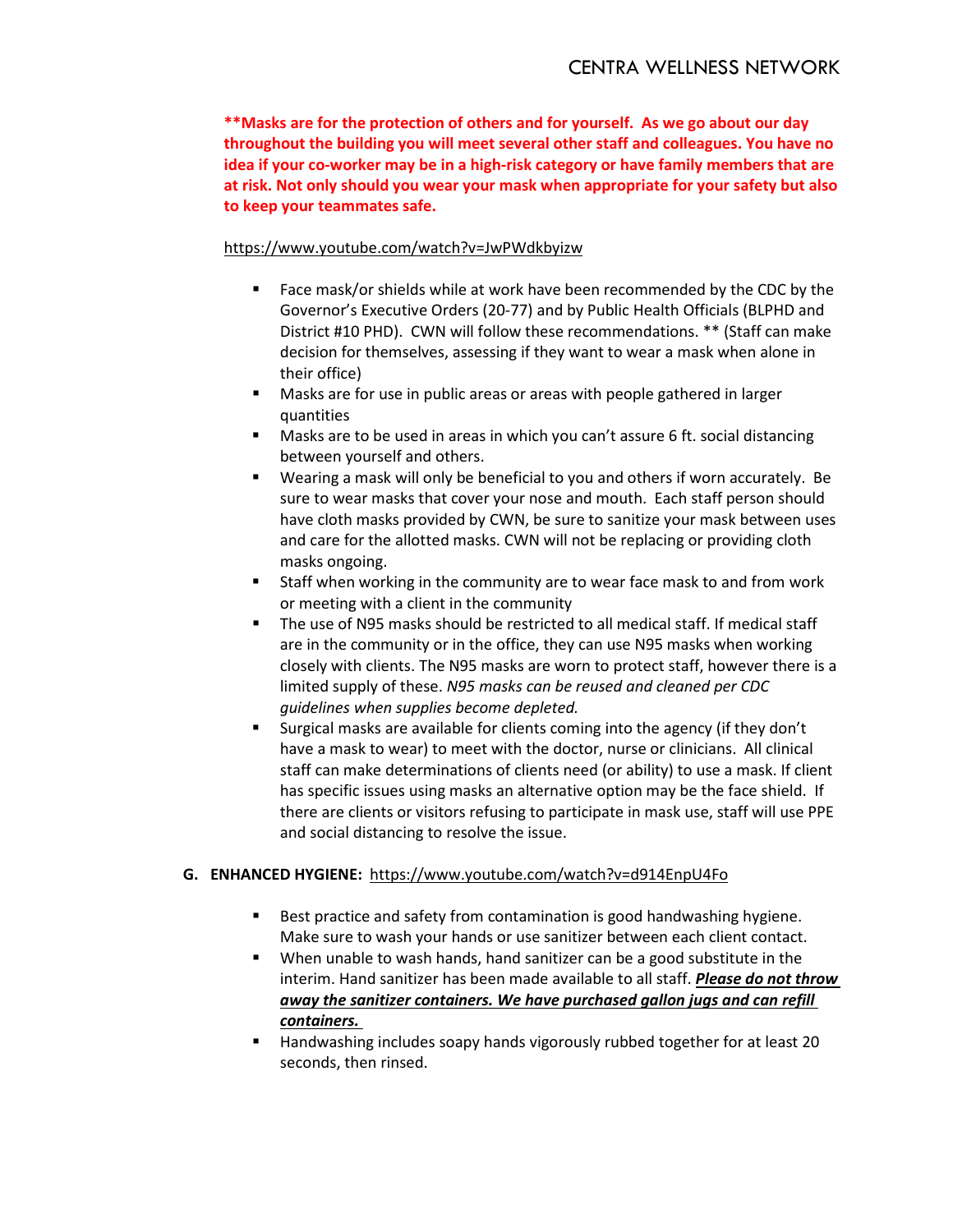Do not touch your eyes, nose or mouth if you have not been able to sanitize or wash your hands. These are areas of contact the virus spreads in (especially lungs)

#### **H. USE OF GLOVES:**

 Use of gloves can give a false sense of safety. For gloves to be effective you must know how/when to use them, and how to remove them safely after use.

#### [https://www.youtube.com/watch?v=3I\\_kKVNrEMo](https://www.youtube.com/watch?v=3I_kKVNrEMo)

- **•** Apply gloves when working directly with a client where you must touch them, give an injection or assist with mobility. If you have cuts, soars on your hands, gloves should be worn.
- If you are working on a project and there is a concern of contamination you can apply gloves, as you work on that project you can wear the same gloves through the project's duration. If you leave the area to a new location and/or project you should remove gloves and apply new ones if needed before starting the new project or returning to the prior project.
- To remove gloves with R hand grab base of the glove and pull glove off, keep glove in right hand, take L hand and grab inside the base of R glove with your fingers and pull off allowing for another glove to be pulled into the R handed glove.(There is a demonstration link noted above). This is a gentle motion as to not snap the gloves spreading any contaminates. Dispose of gloves in the garbage.
- **•** Once you remove your gloves the best practice would be to wash your hands with soapy water for 20 seconds, however you can use hand sanitizer if unable to wash hands.
- **5. REMOTE WORK:** (Attachments E, F, G, H, I)
	- $\triangleright$  Floor Plan for Admins
	- $\triangleright$  Floor Plan for MWC
	- $\triangleright$  Floor Plan for BCRC upstairs/downstairs
	- $\triangleright$  Madison School:
	- $\triangleright$  Employment Services Site:

# **6. PEROSNAL MANAGMENT OF WORK ENVIRONMENT:**

#### **All staff will be required to manage and maintain a clean, healthy work site.**

- Staff are required to clean and sanitize their offices, and any area where they worked. This requires staff to clean all surfaces and disinfect. This should be done preferably after each meeting with a client or peer. Surfaces to consider are arms of chairs, doorknobs, pens or pencils used, tables, desks and area where you work.
- When using another space, you are responsible to clean, remove all items that are left behind (papers, pens, pencils etc..) and disinfect the surfaces, arms of chairs, doorknobs etc.
- Kitchen and break room responsibilities for CWN staff includes cleaning/disinfecting the surface after eating or preparing food/or coffee. **Do not leave dishes in the sink**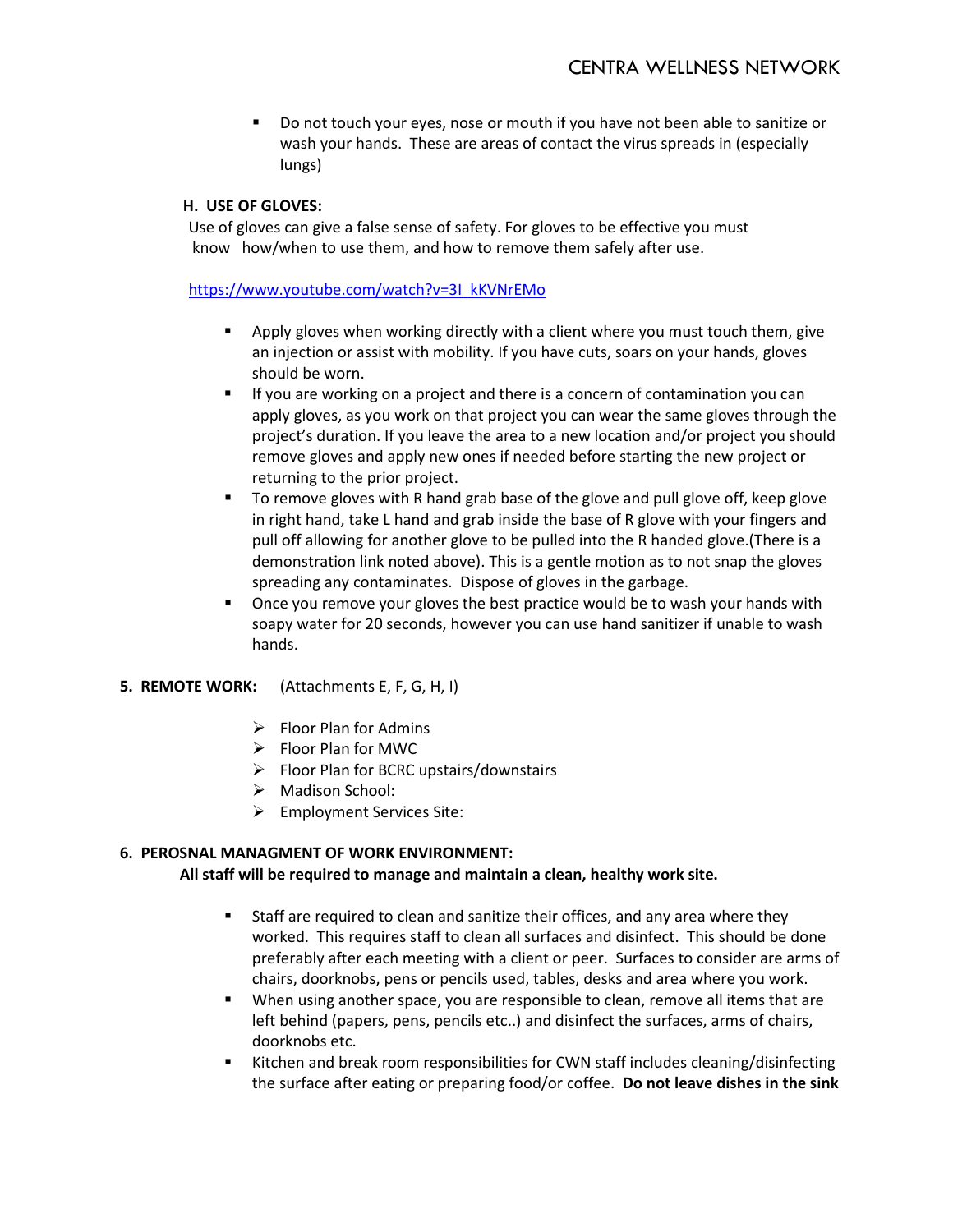**CLEAN AND PUT AWAY ALL CUPS, SILVERWEAR, PLATES ETC.** that you are using throughout the course of the day.

- Staff should try to keep office doors closed providing a barrier to persons in the hallway, especially if you are in an area with high traffic
- When consulting with peers, staff should be respectful of social distancing and talk from doorway (*remember if it is client related you can't breech confidentiality*). If there are program/client issues find a location that allows for the 6-foot distancing and wear masks.

### **7. TRAVEL:**

A. **Use of Vans** may be limited due to restrictions on transportation and activities available in the community limited.

- $\triangleright$  Staff with high utilization of vans will have an identified van for their use only (CST, Employment Spec.).
- $\triangleright$  High Utilization Staff (CST, ES) may keep keys for the van which they are assigned. Staff will not be required to return keys daily. This practice will allow staff to skip entering the buildings to get van keys. Staff are responsible to keep van keys safe.
- $\triangleright$  Staff will be required to use masks or/shields, and gloves when transporting and in the community. Staff will be responsible to manage their supplies of PPE in the vans.
- $\triangleright$  Staff will clean and disinfect all areas in the vans that are high touch. Steering wheel, handles, and seats.
- $\triangleright$  Staff during COVID-19 Health Emergency will be responsible to assure the van they are assigned will be maintained, including having oil changes and cleaning is completed.

# **B. Transporting:**

- $\triangleright$  All client transports will require use of social distancing. Staff will wear PPE and will require clients to use masks as well. Clients must sit behind the driver in the farthest seat provided in the van. No client will sit in the front passenger seat with staff. All masks will be worn throughout the transport, and activities in the community.
- $\triangleright$  Refusals by a client to wear a mask will not be transported (staff can offer a face shield or can make an adjustment based on the clients "physical tolerance" to the mask). Refusal of clients to wear a mask or shield will be reviewed with Supervisors and clinical staff (If one is assigned) Discussions re: client response and review of treatment needs will be discussed with team and client so further determinations on further transports by staff.
- $\triangleright$  Staff will complete an IR on all refusals by clients to adhere to safety guidelines of using masks, sitting in van using social distancing rules. Supervisor/Staff will **follow IR procedures**.

# **C. Work Related Travel**

 $\triangleright$  All staff conferences, seminars, trainings requiring physical attendance are suspended until a time that allows for in person participation with crowds of 10 or more. The travel guidelines will adjust as recommendations are provided by MDHHS, Public Health and Governor's Office. **Directors' Team and HR will review as needed.** 

# **8. CLIENT SERVICE DELIVERY PRECAUTIONS:**

The remainder of this document will provide details in regarding to staff behaviors and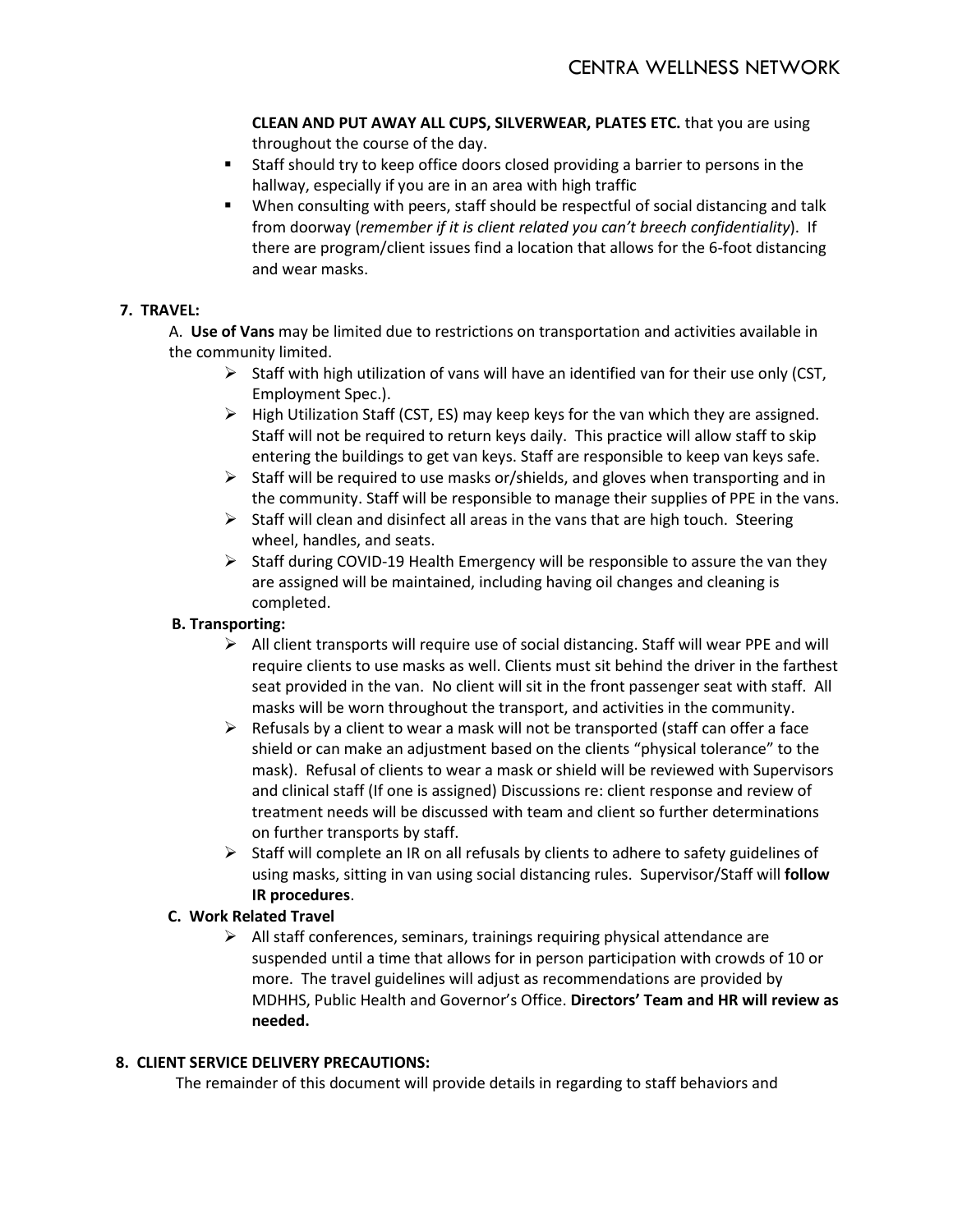environmental factors that we will deploy to mitigate risk to staff clients seeking services at any of our clinic locations. For persons working in the community with clients, the document: *COVID-19 RESULTS WORKFLOW outlines* the expected practices of all staff proving direct service to clients. This document outlines practices to keep client's safe (Attachment J).

# A**. Meeting with Clients:**

- When meeting Clients in the office for *Face to Face* appointments be sure to schedule rooms such as conference space/intake room that allow for adherence to 6-foot social distancing guidelines.
- Staff can set their office space to allow for social distancing
- Staff can use alternatives to meet a person in their office they can use alternatives such as:
	- $\circ$  Using MS TEAMS. Client can be in another space in the building, and clinician in their office using TEAMS to communicate.
	- $\circ$  Use of conference spaces at each location or larger areas such as intake room at BCRC. STAFF WILL HAVE TO SCHEDULE THESE LOCATIONS
- When in the community:
	- o Be creative when checking on clients in the community; talk through window or doorway, not entering the home if possible. If you must enter the home not only wear a mask but also gloves would be helpful. Limit having to touch anything, take your own supplies in the house (pen, paper etc.) Do not share items with Clients.

#### B**. Reminder and scheduling calls:**

- Clients are called and reminded of appointments with a therapist. When making these calls (which all staff should consider calling clients prior to visits) are to ask the following questions:
	- o Have a Fever/feeling feverish
	- o Cough
	- o Shortness of Breath
	- o Sore throat
	- o Vomiting/Diarrhea (past 24 hours)
	- $\circ$  Other signs of illness (e.g. fatigue without explanation, muscle aches, general malaise, cold symptoms etc...
	- $\circ$  Have I engaged in any activity or travel within the last 14 days that failed to comply with the most recent Stay Home; Stay Safe executive order? (in large crowds not using mask)
	- $\circ$  Have I been directed by a health care provider or the health department to selfisolate or self-quarantine?
	- o If the client or their care giver report yes to any of these, you should provide instruction to quarantine and contact the PCP.

# **C. New Check in Process at MWC and BCRC:**

 When staff are calling clients inform of appointments, or to follow-up on messaged be sure to review the new check in process at each location. a) Masks will be required. b) if driving to the center client should remain in the car, contacting CAPS (1-877398-2013). CAPS will provide the proper notification to alert staff/clinician or nurse the client is waiting. It may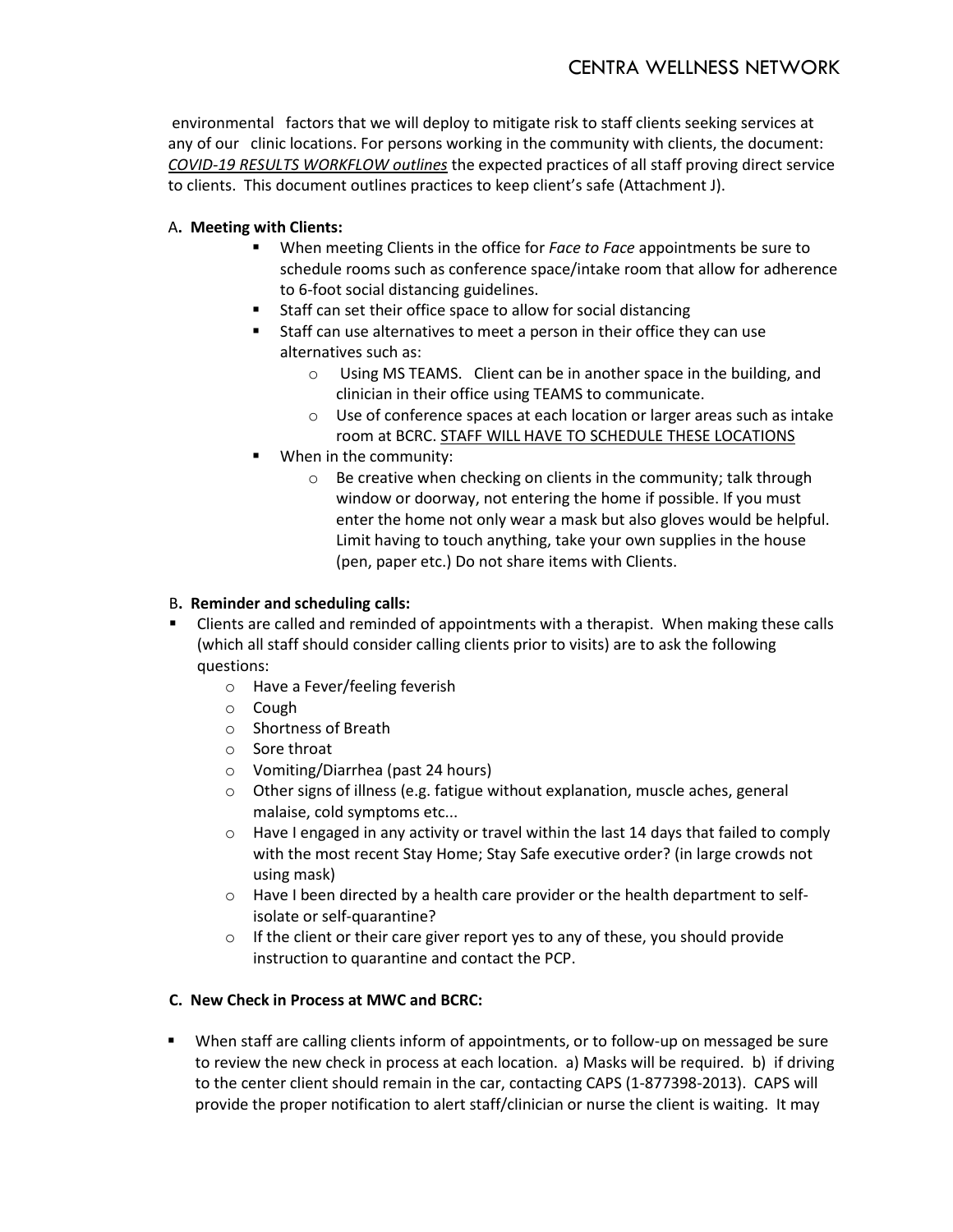take some time for staff to get the message and get to the parking lot to being you into the building.

- **EXECT** Clients coming to the office using public transportation or walk in on crisis will be allowed entrance to the waiting area. Staff will monitor that social distancing occurs in the waiting area. (Lobby arranged to accommodate distancing guidelines).
- **EXEDENT Clients will be screened before meeting with staff, they will be asked questions such as;** have you had a fever, sore throat or cough (not related to allergies) or have you been traveling in the past 14 days, or been around someone who was diagnosed or exposed to COVID-19. Staff will provide client with thermometer to take their temperature.

If yes to any question and/or a temperature it noted client will be encouraged to return home, contact their PCP. Staff will report the client's condition and the refusal of entry and arrange for follow up to assure they have contacted PCP and/or if they have developed symptoms.

#### **9. EMPLOYEE BENEFITS:**

**CWN has a long history of assuring staff needs are met to the best of their abilities. CWN has a diverse number of benefits that can assist you while we all experience the COVID-19 pandemic. Here are some reminders of services available:**

All staff are encouraged to care for their well-being during this difficult time. Recognizing the strains and stressors of our daily lives, and the added anxiety and worries regarding the pandemic it is more important than ever for staff find techniques for stress management:

All staff have access to our EAP program through Aetna- Anytime Support: <http://intranet.centrawellness.org/intranetsite/userfiles/filemanager/3798/>

<http://intranet.centrawellness.org/intranetsite/userfiles/filemanager/3809/>

<http://intranet.centrawellness.org/intranetsite/userfiles/filemanager/3773/>

<http://intranet.centrawellness.org/intranetsite/userfiles/filemanager/3772/>

**10. TRAUMA AND TOXIC STRESS:** As an agency building our Trauma Informed Care practices, it is strange to have such a large-scale Traumatic Event, and significant amounts of Toxic Stress put upon us at this time. We are building our skills and living through the experience all at the same time. Be aware that we will need

One of the major obstacles to self-care is giving in to the endless demands of others, both at work and at home. We encourage all staff to remember the importance of self-care;

Walks outside, knitting, sewing, reading a good book, meditation, yoga, on-line courses from photography to health and fitness, gardening, or just organizing. Remember to keep distance between your work stressors and your personal life. Below is a quick ABC of self-care to review.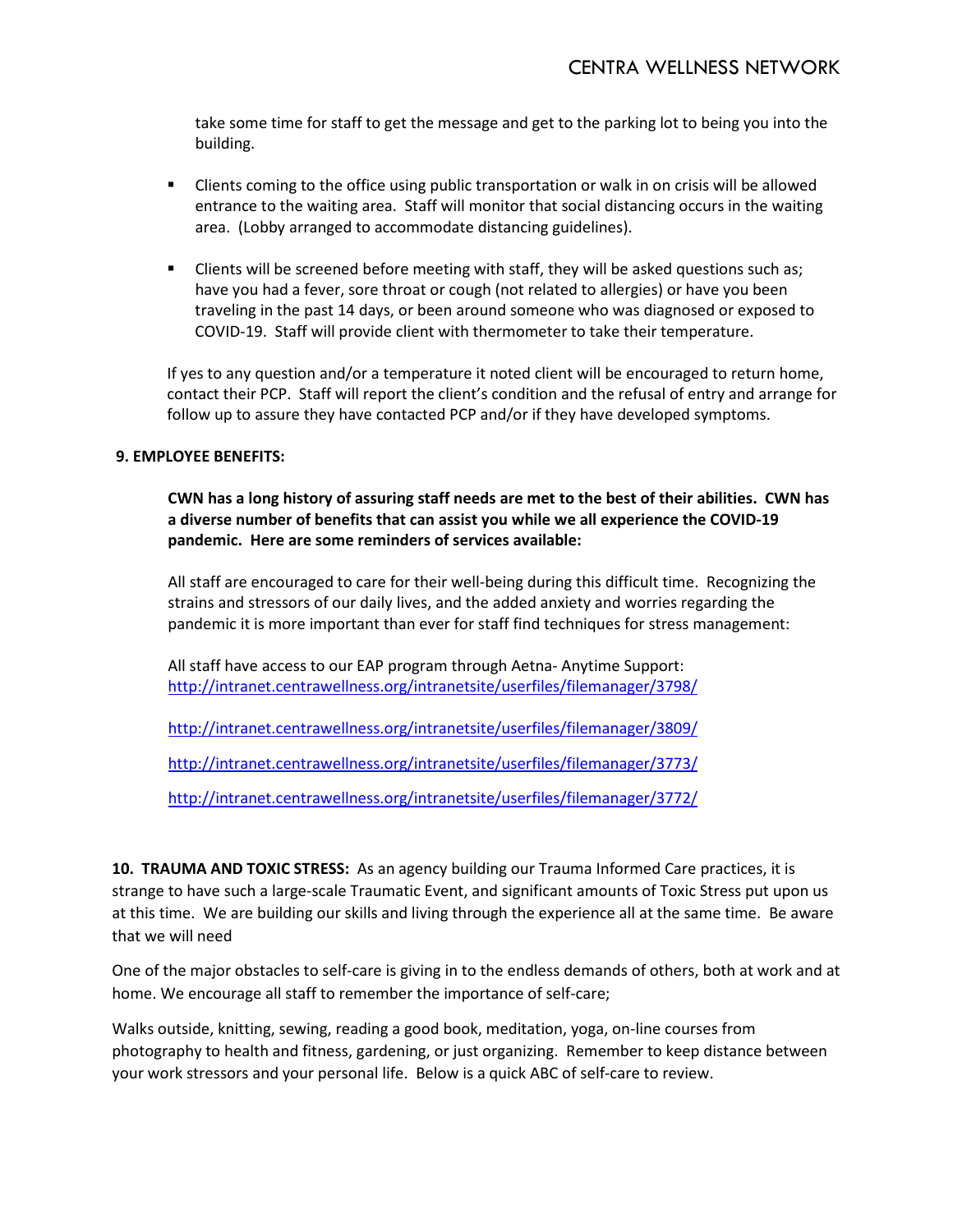Saakvitne and colleagues (1996) describe three essential components, the "ABCs," of self-care that effectively address the negative impact of secondary traumatization on counselors:

- 1. We must have an **Awarenes**s of our needs, limits, feelings, and internal/external resources. Awareness involves mindful/nonjudgmental attention to one's physical, psychological, emotional, and spiritual needs. Such attention requires quiet time and space that supports selfreflection.
- 2. **Balance of activities** at work, between work and play, between activity and rest, and between focusing on self and focusing on others. Balance provides stability and helps counselors be more grounded when stress levels are high.
- 3. **Connection** to oneself, to others, and to something greater than the self. Connection decreases isolation increases hope, diffuses stress, and helps counselors share the burden of responsibility for client care. It provides an anchor that enhances counselors' ability to witness tremendous suffering
- 11. ATTACHMENTS:
	- CERTIFICAITON DOCUMENT
	- CENTRA WELLNESS PLAN FOR COVID-19 PANDEMIC RESPONSE
	- HEALTHY WORKPLACE CAUTIONARY PLAN
		- LEVEL 1
		- LEVEL 2
		- LEVEL 3
		- DAILY BUILDING OCCUPANCY COUNTS/ASSIGNMENTS:
			- ADMINISTRATIVE OFFICE
			- MANISTEE WELLNESS CENTER
			- BENZIE COMMUNITY RESOURCE CENTER
			- MADISON SCHOOL/TBD
			- EMPLOYMENT SERVICES/GROUP LOCATION/ ECHO/TBD
	- POWER POINT TOXIC STRESS/TRAUMA (external attachment)
	- MDHHS, CDC AND OTHERS INFORMATIONAL MATERIALS ON COVID-19 (external attachments)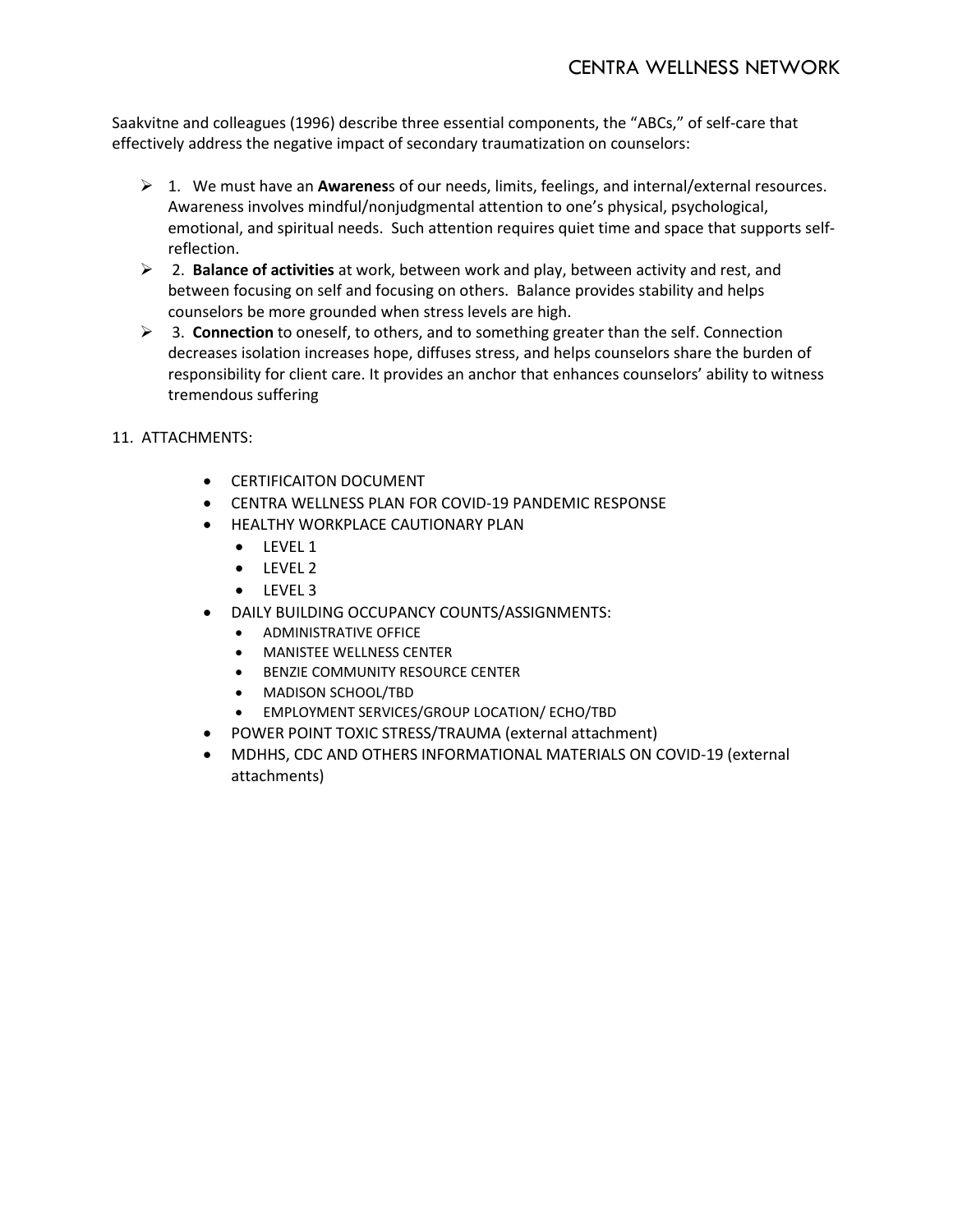# **ATTACHMENTS**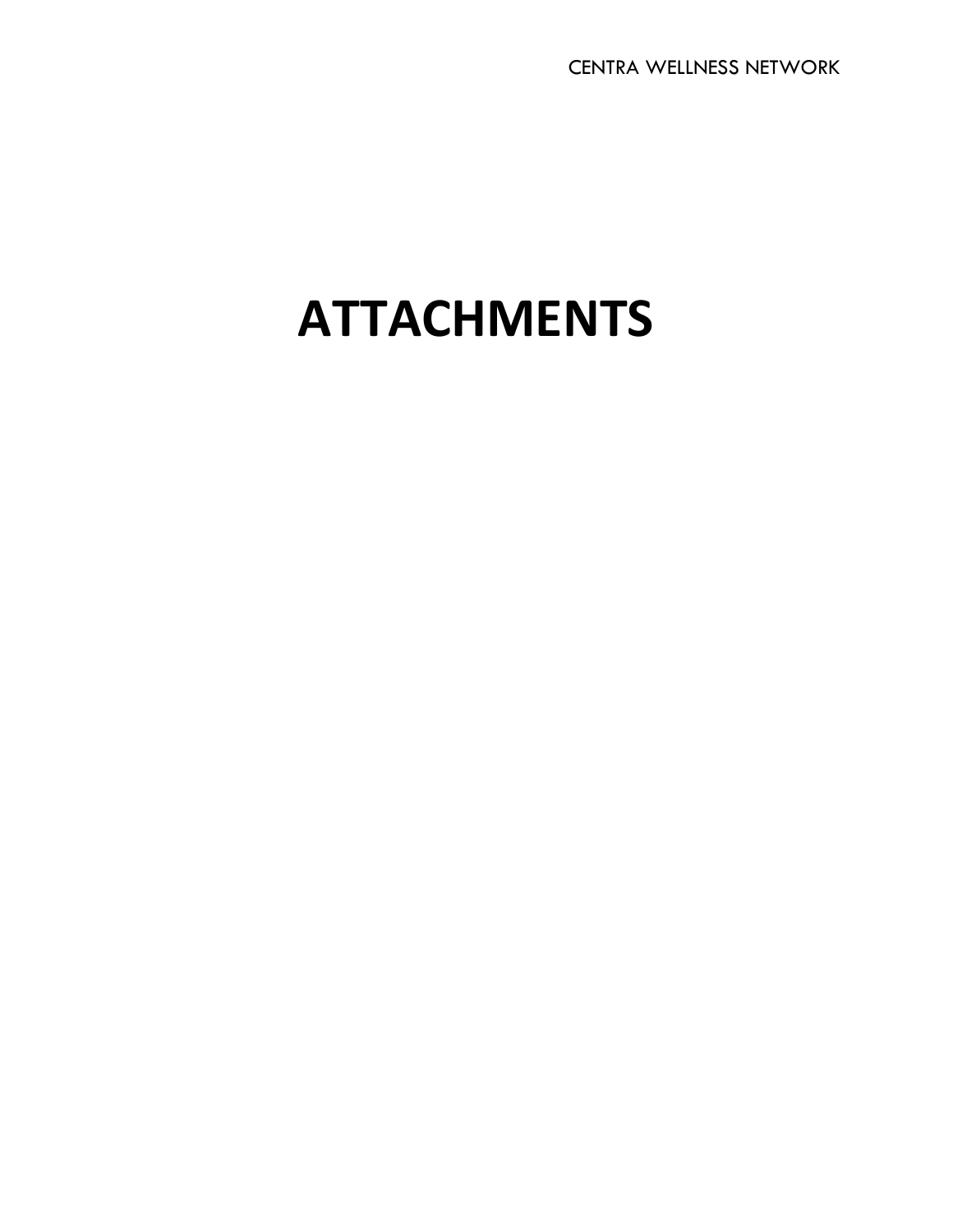#### **ATTACHMENT A:**

#### **COVID-19 PLAN – LEVEL 4**

#### **CERTIFICATION DOCUMENT:**

This is to certify I have reviewed the Centra Wellness Network COVID-19 Preparedness and Response (LEVEL 4) document.

I understand the importance of self-monitoring and reporting prior to work and throughout the day.

I understand the required personal protection measures outlined throughout the document and my responsibility to adhere to CWNs expectation that masks /or face shields be used as outlines, that social distancing be practiced and gloves and enhance hygiene be practiced.

I Letter that the same of the same of the same of the same of the same of the same of the same of the same of t

Signature/Date

 Personal safety practices provided by MDHHHS, Public Health and the CDC are formulated in this plan. Implementation and success for all of us will require patience, observation and discussions of any barriers found, or processes to be updated. These discussions and ideas can be shared with HR and reviewed with leadership groups as needed. Staff will be expected to follow all practices as outlined by CWN and no practice will divert from this document until a unanimous decision is made through an Administrative process to adapt the guidelines and processes.

**FORWARD TO YOUR SUPERVISOR/SUPERVISORS SEND TO HR**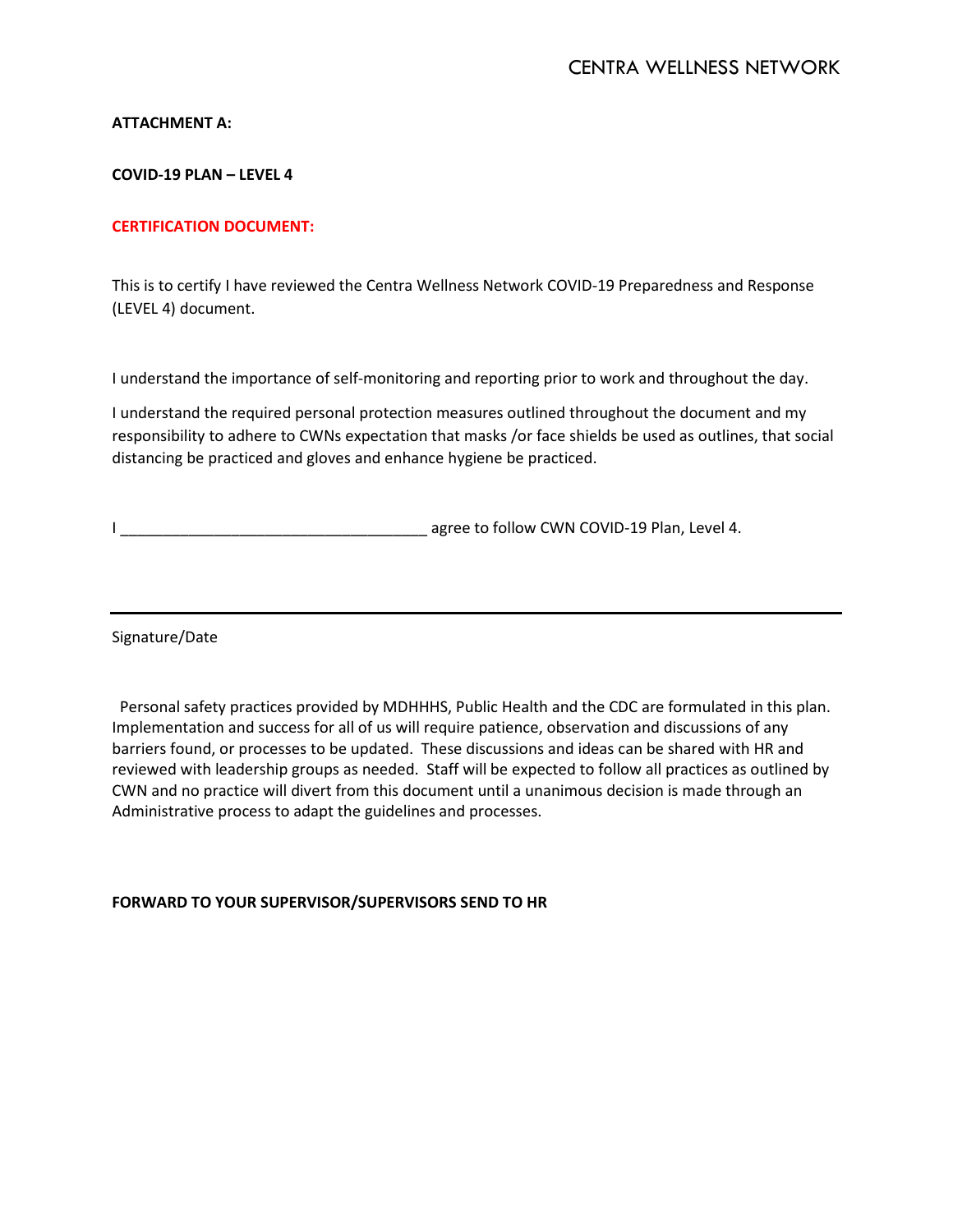**ATTACHMENT B:**

# CENTRA WELLNESS NETWORK ONGOING PLAN FOR COVID-19 PANDEMIC RESPONSE 2020

Preventative Management Response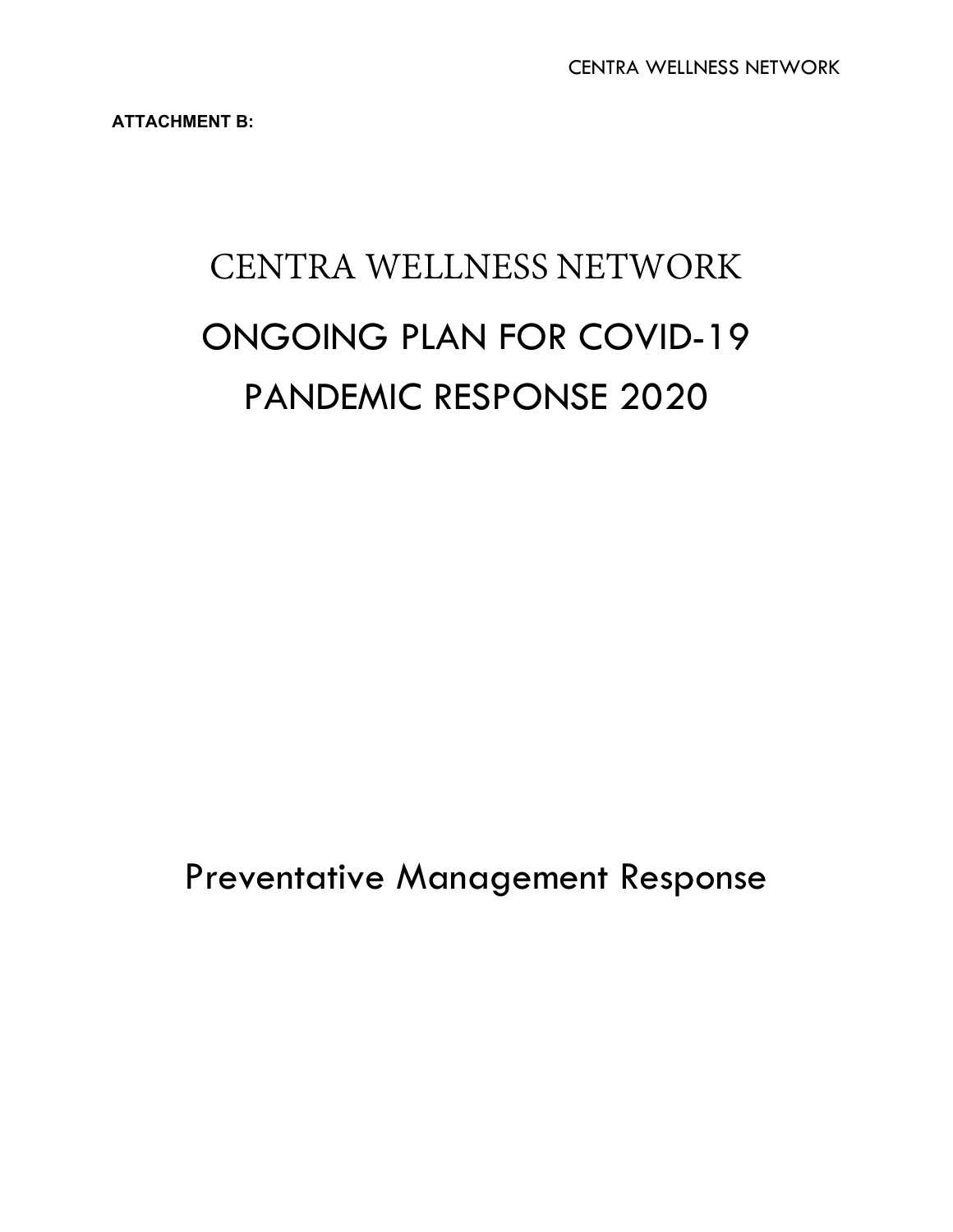The world health community continues to monitor closely the emergence of the SARS-CoV-2 virus and the disease it causes, named "coronavirus disease 2019" (COVID-19). At this time, no one knows how severe this outbreak will be. Given this uncertainty, and the fact that the seasonal influenza (flu) virus is also widespread, we are taking proactive steps to address areas of concern. First and foremost, we want to maintain a safe workplace and encourage and/or adopt practices protecting the health of employees, customers, visitors or others. The World Health Organization, as of March 11, 2020, has declared the COVID-19 an pandemic and we want to ensure continuity of business operations during this pandemic. fight the spread of the coronavirus, some companies across the globe are imposing self-quarantines, with clearly defined rules about who can come to the office, who can't, and what travel arrangements are allowable or advisable.

To all staff we will communicate how our organization will address your concerns as we develop and implement practices to help slow the spread of this virus and continue to provide services as needed.

CWN has a policy and practices on Infection Control, PTO, and Health and Safety. Additionally, CWN has a comprehensive Safety plan.

# **The following items will be added to CWN's practices to decrease or slow the spread of COVID-19**

# ADDRESSING STAFF ISSUES:

According to the CDC, symptoms may appear in as few as two days or as long as 14 days after exposure to the virus.

Symptoms include:

- Fever (100.4o F or higher)
- Dry Cough
- Muscle Ache
- Fatigue
- Shortness of Breath

Staff are to do self-monitoring every day and report to their supervisor if they experience any symptoms related to COVID-19 If staff experience any of these symptoms they shall:

- **Stay home**. Do not come to work if you have a fever, cough (especially if you have been traveling 14 days or less). Recommendation is to stay at home at least seven days after symptoms. Self-isolation can last up to 14 days or more.
- All staff must notify their Supervisor of your decision to take PTO/let them know your symptoms
- Monitor your condition and contact your Physician's office to get tested if you have the identified symptoms
- Notify HR with the results of the tests when you receive the results of the test.
	- o If all clear and coronavirus is ruled out, return when feeling better.
	- $\circ$  If positive for coronavirus you will be required to follow guidelines provided by the Health Department. All positive cases are being reported and at least a 14-day quarantine is being advised.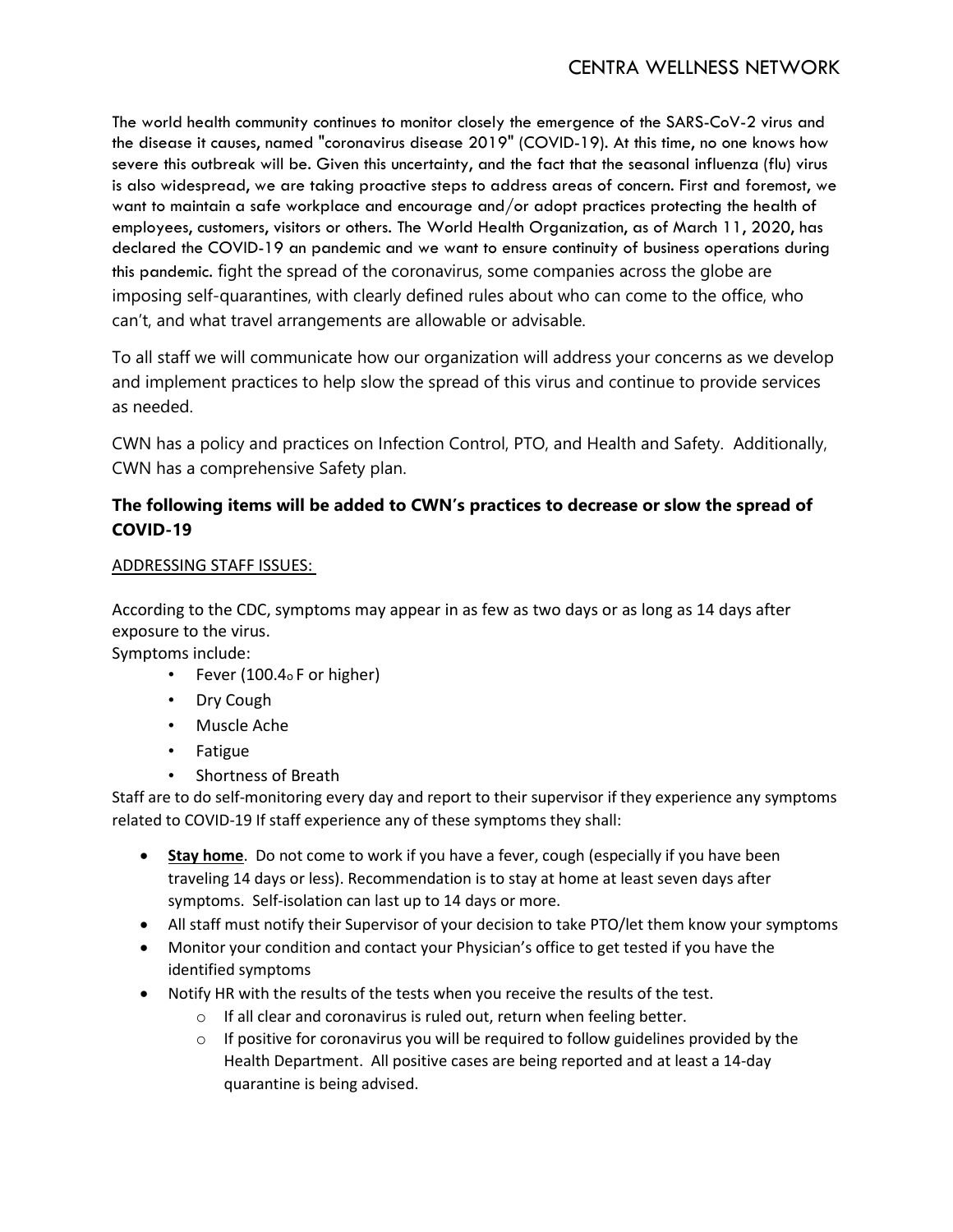- The best and most effective interventions include **handwashing and not touching your face (mouth, nose or eyes) with your hands.**
- **Use sanitizer** if/when unable to wash your hands, however it is not a substitute for good handwashing.
- **Avoid contact with people that are sick.**
- **Covering your mouth and note with tissue or upper sleeve when coughing or sneezing.**
- **Clean, Clean and Clean**. Most offices are locked by staff so it will be up to you to thoroughly clean and sanitize your workspace. Clean offices by using disinfectant wipes. Areas to clean include your workstation, your mouse, arms on your chairs, doorknobs, pencils, pens and any other items you may use frequently or may be used when meeting with others.
- **Handshakes, hugs, etc. are discouraged.** Applying a 6FT circumfuse around you and the next person is a good practice, however not realistic in our jobs.
- **Implement social distancing measures as feasible, including in-person meetings when possible.**
- Limiting non-essential work travel
- Consider **NOT** eating meals in large group areas.
- Avoid large gatherings, events over 100 if possible.

CWN has policies and practices on Infection Control, PTO, and Health and Safety. These Policies provide clear instruction for staff regarding health, safety, time off and illness, they include:

- **1. 09.04.03b Infection Control**
- **2. 09.04.08 Emergency Conditions/Continuity of operation**
- **3. 09.06.04 Temporary Assignment**
- **4. 09.07 Time off/Leaves**
- **5. 09. 07.01 Paid Time Off**
- **6. Safety, Crisis Preparedness and Risk management Manual**
- **7. CWN Safety Manual**

# ADDRESSING THE CONTINUATION OF SERVICES:

**Policy 09.04.08 identifies** types of emergencies including "other", such as the current pandemic. Even if CWN experiences an emergency the essential services must be maintained, these services include:

- 1. Access
- 2. Emergency Services/Crisis Intervention
- 3. Supports/Case Management
- 4. Psychiatric Services

#### **CWN Executive Director and his/her executive team will meet and determine a plan of action.**

The ED and or his/her designee will determine the scope of operation including

- Closing or modifying hours of operation at all work sites
- Suspending some of the essential services or redefining how those services will continue.
- Limiting access to CWN employees by restricting public entry to work sites.
- Allowing work from home and/or clinical therapy and medication reviews using technology such as face time or video chats with persons in their home.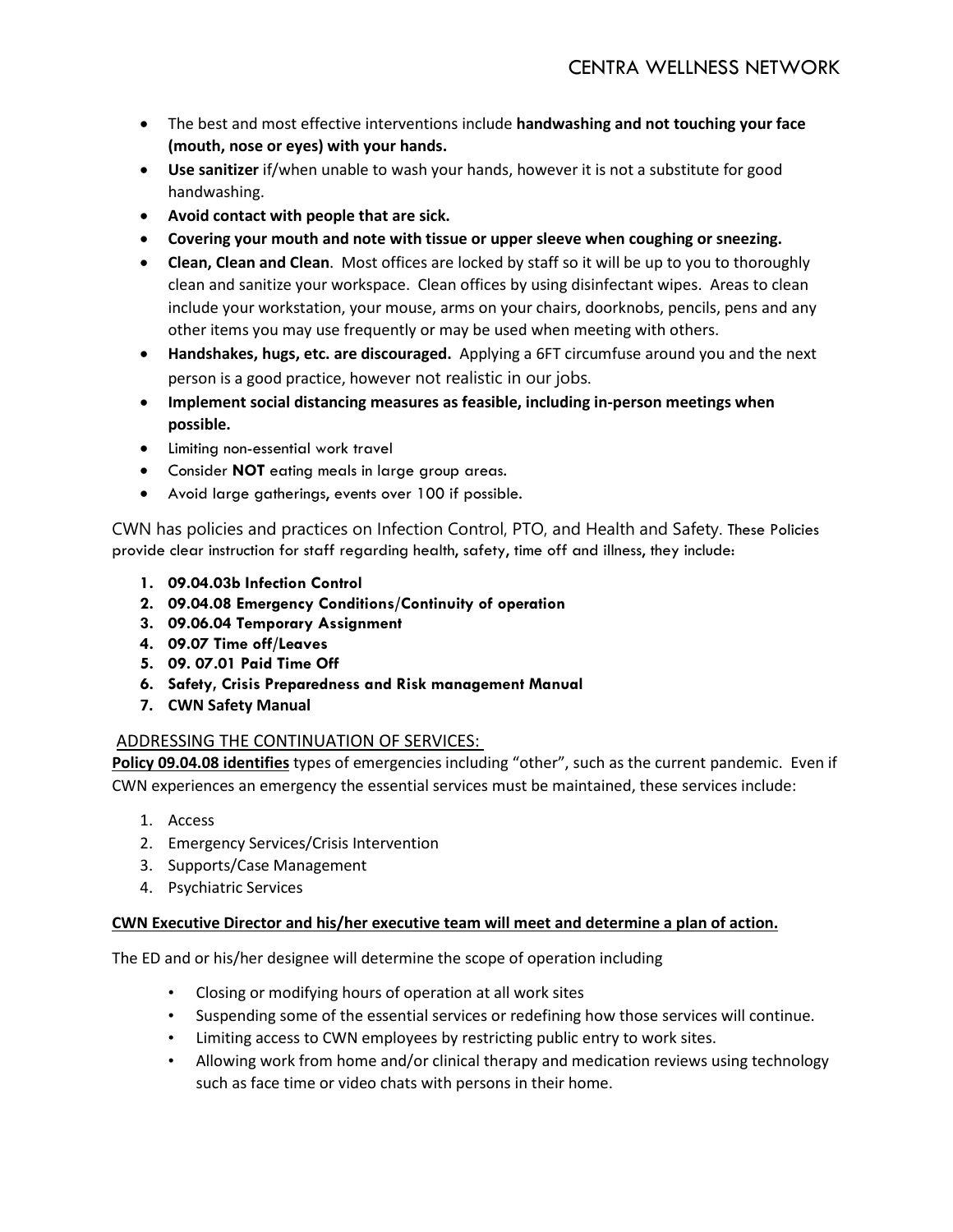• Allowing access to locations where persons can come and participate in video conferencing using a location or site managed by CWN staff.

**CWN will continue services** through several options including third party support, using technology to provide video conferencing and face time with clients, use of PPE and social distancing along with other manners that allow for distancing for safety. and providing a rapid response team to continue operational expectations.

• **Emergency Services:** CWN will continue to operate after hours services utilizing a third-party provider to answer and screen crisis calls. This provider if able could continue to operate 24 hours assisting in the screening and referral process for crisis services.

CWN currently has capacity to allow for video consultation through Teams and can expand their capabilities by providing equipment at the hospital and other locations to allow for consultation and evaluation by video link. The jail and hospital would be two other locations appropriate to connect and/or provide video capabilities to for crisis reviews and consultation.

• **Case Coordination/Case Management:** CWN provides clinical staff with agency phones allowing staff the capacity to video chat with clients and check on them.

The use of technology allows for staff to work from home, or to contact and check on clients who may become ill. Case Managers can continue to assist in linking and monitoring of needs as necessary. Though this time is non-billable it will provide clients support and assurance during these uneasy times. Case Managers also continue to meet in the community at client's homes but will practice social distancing and wear masks.

- **Med Services:** All psychiatric, Nursing appointments, follow-ups, and medication meetings will continue. Nursing staff will be using precautions such as personal protection equipment in the office and in the field. Nursing personnel in all programs with screen client's for COVID-19 asking questions regarding symptoms, fever, exposure and travel.
- **ACT and Home Base:** continue to provide services in the field as necessary. All staff working in the field (and in office) will use all precautionary techniques such as a mask in public, social distancing, hand washing, and use of hand sanitizers.
- **Therapy and Crisis Walk Ins:** both therapy and crisis services have continued. Therapy staff have the option to provide therapy via video, or if a person come to the building they can meet in rooms/areas that provide 6 ft social distancing and privacy. Use of video conferencing can occur at the office as well if a person walks in the clinician has an ability to meet via video from another location in the building.
- **Other:** As additional services such as prevention, ABA services, Skills Training, Employment Services and supports services all return to the work environment, at least a couple times a week, additional safety measures will be added to assure safe workspace and practices to meet our needs.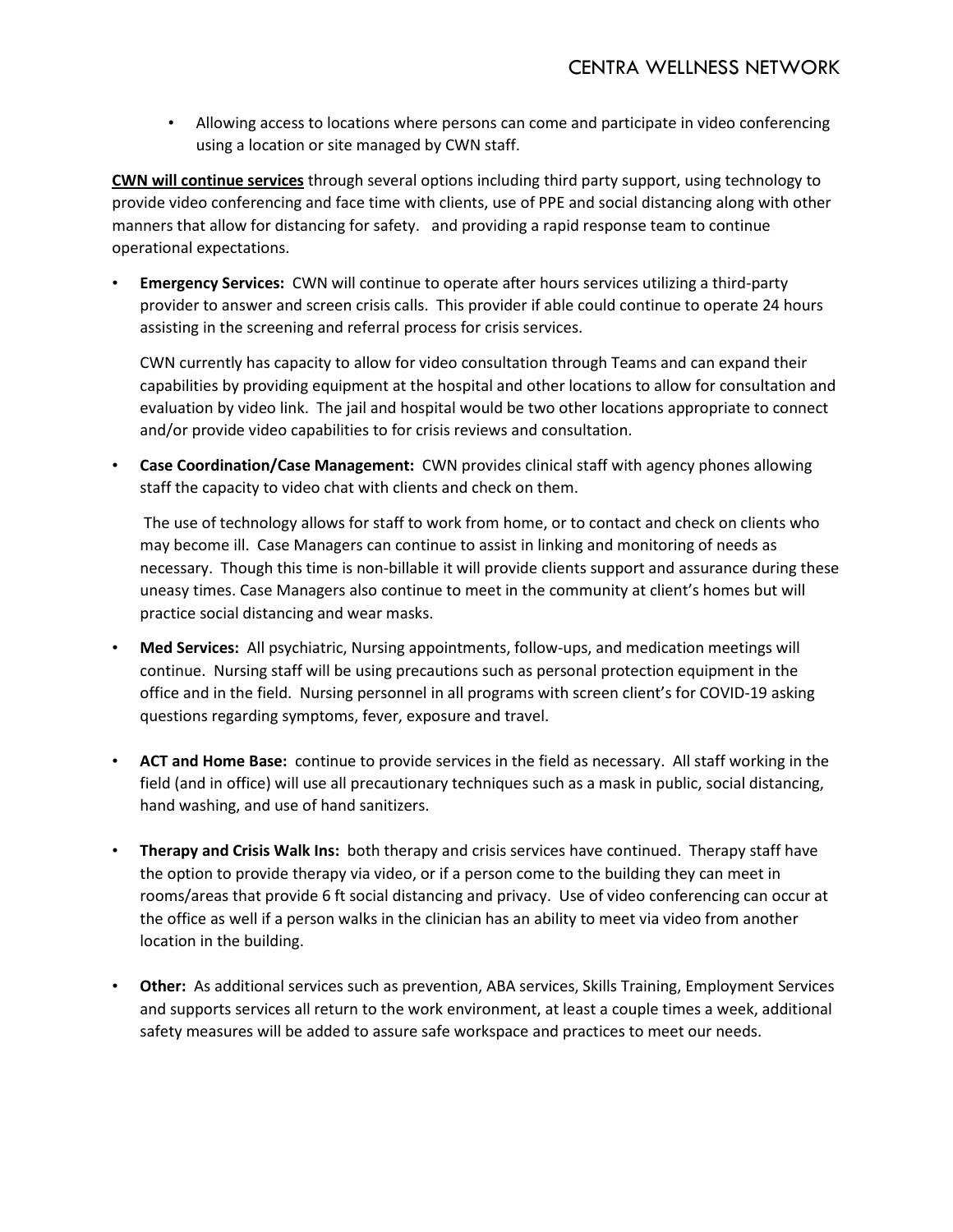**CWN capacity to sustain practices:** CWN staff have adapted quickly to a new normal for preforming their duties. Essential staff to us had two categories, those required and essential in the office and those providing required services in the community but could work remotely.

Review of these two categories allowed CWN administration to review these two groups and assign them to on site or a remote location (such as their home) based on their job duties and operational needs of the organization.

Programs reviewed:

- 1. Finance
- 2. HR
- 3. CST
- 4. Employment Specialists
- 5. Clinical Services (outlined above)
- 6. Recipient Rights
- 7. Support Services
- 8. CAPS
- 9. Data management
- 10. Contract management
- 11. Administrative Team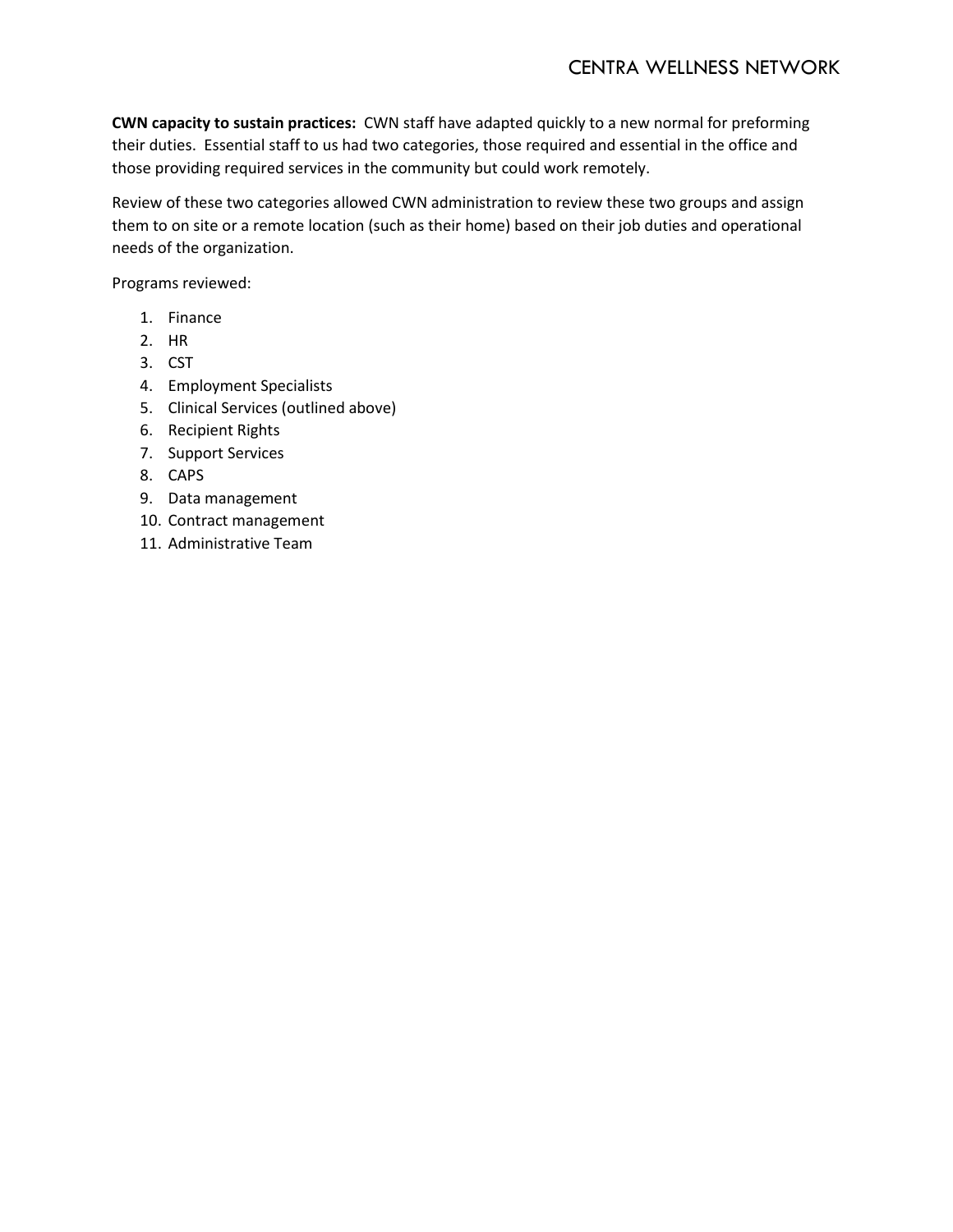# **ATTACHMENT C: HEALTHY WORKPLACE CAUTIONARY PERIOD PANDEMIC**

Implementation 3/24/20

The Director of Human Resources has been identified as point of contact for all information and enrolled in the Michigan Health Alert Network (MiHN). All contacts and information with Local and State Emergency Services and or Public Health Departments will be coordinated thought HR Director.

For the duration of a Healthy Workplace Cautionary Period, such special discretionary policies shall (to the extent such policies do not violate State or Federal law) take precedence over any existent conflicting employer practices polices or directives. Such special discretionary policies may include, but are not limited to:

- 1. During a Healthy Workplace Cautionary Period, the CMHP may implement (in an expedited manner):
	- A. Policies or measures to protect staff, the public or promote social distancing in order to limit the number of persons concentrated in the workplace.
	- B. Policies/processes for completing timesheets, call‐in and notice requirements, or the requirement and timing for medical certifications both necessary to justify an absence or authorize a return to work.
	- C. Consider and approve, PTO flexible work schedules, job sharing, or FMLA to assist employees in meeting the medical needs of family members.
- 2. During a Healthy Workplace Cautionary Period, employees may be instructed not to report to work if the Director/Supervisor (or designee) reasonably believes the employee has been exposed to, or infected with, a severe communicable disease. Symptoms of a severe communicable disease include, for example, coughing, sneezing, fever, diarrhea, nausea, etc. The Director/Supervisor will work in conjunction with HR with all leaves due to possible exposure or symptoms of communicable disease
	- A. The employee may not report to work until they are free of fever (less than medically recommended 100.4 degrees) and free of any other symptoms (coughing, sneezing) for at least 72 hours prior to the start of their shift, without the use of fever‐reducing or other symptom altering medicines (cough suppressants) and/or they are released by a healthcare provider, whichever is deemed necessary by Human Resources and Director/Supervisor.
	- B. **Following Public Health Guidelines and instructions to [review the Interim](https://gcc01.safelinks.protection.outlook.com/?url=https%3A%2F%2Fwww.michigan.gov%2Fdocuments%2Fcoronavirus%2FMDHHS_Interim_Recommendations_for_COVID-19_final_683589_7.pdf&data=02%7C01%7CSavageJ1%40michigan.gov%7Ce1c1d9c1b6ad4d91a2d108d7c6b5b5b1%7Cd5fb7087377742ad966a892ef47225d1%7C0%7C0%7C637196356041302774&sdata=LOjYVtH6wLBIEBpzBG2i2vTvvpUhrdoNseRlA6QqCdE%3D&reserved=0)  [Recommendations to Mitigate the Spread of COVID-19 \(March 11, 2020\).](https://gcc01.safelinks.protection.outlook.com/?url=https%3A%2F%2Fwww.michigan.gov%2Fdocuments%2Fcoronavirus%2FMDHHS_Interim_Recommendations_for_COVID-19_final_683589_7.pdf&data=02%7C01%7CSavageJ1%40michigan.gov%7Ce1c1d9c1b6ad4d91a2d108d7c6b5b5b1%7Cd5fb7087377742ad966a892ef47225d1%7C0%7C0%7C637196356041302774&sdata=LOjYVtH6wLBIEBpzBG2i2vTvvpUhrdoNseRlA6QqCdE%3D&reserved=0) Information about this outbreak is changing rapidly. You can stay informed by regularly visiting [Michigan.gov/Coronavirus](https://gcc01.safelinks.protection.outlook.com/?url=https%3A%2F%2Flnks.gd%2Fl%2FeyJhbGciOiJIUzI1NiJ9.eyJidWxsZXRpbl9saW5rX2lkIjoxMDEsInVyaSI6ImJwMjpjbGljayIsImJ1bGxldGluX2lkIjoiMjAyMDAzMTEuMTg1Nzk1NjEiLCJ1cmwiOiJodHRwOi8vd3d3Lm1pY2hpZ2FuLmdvdi9Db3JvbmF2aXJ1cyJ9.jxjTaz8Zi-uNFzu4t_leAF5R4UlbMmf4HpIUSIX_DgE%2Fbr%2F75992717767-l&data=02%7C01%7CSavageJ1%40michigan.gov%7Ce1c1d9c1b6ad4d91a2d108d7c6b5b5b1%7Cd5fb7087377742ad966a892ef47225d1%7C0%7C0%7C637196356041312769&sdata=I0TFv5Wd27JC1XU%2FGFkxEMlZCnA%2BKKE%2FVNnWwHZr5kc%3D&reserved=0) and [CDC.gov/Coronavirus.](https://gcc01.safelinks.protection.outlook.com/?url=https%3A%2F%2Flnks.gd%2Fl%2FeyJhbGciOiJIUzI1NiJ9.eyJidWxsZXRpbl9saW5rX2lkIjoxMDIsInVyaSI6ImJwMjpjbGljayIsImJ1bGxldGluX2lkIjoiMjAyMDAzMTEuMTg1Nzk1NjEiLCJ1cmwiOiJodHRwOi8vd3d3LmNkYy5nb3YvQ29yb25hdmlydXMifQ.bJcr5SAtP3ydL6oqD3BIWe__OunjHEVFjLvtvBvLL7c%2Fbr%2F75992717767-l&data=02%7C01%7CSavageJ1%40michigan.gov%7Ce1c1d9c1b6ad4d91a2d108d7c6b5b5b1%7Cd5fb7087377742ad966a892ef47225d1%7C0%7C0%7C637196356041312769&sdata=tfOKJEpqpV1x6MYekgWqqR2EglBjfO6qdCo7PIyQSjE%3D&reserved=0)**
	- C. CDC Guidance provided to all employees: **Practice good hygiene** □Stop handshaking –use other noncontact methods of greeting □Clean hands at the door and schedule regular hand washing reminders by email □Create habits and reminders to avoid touching their faces and cover coughs and sneezes Disinfect surfaces like doorknobs, tables, desks, and handrails regularly  $\Box$ Increase ventilation by opening windows or adjusting air conditioning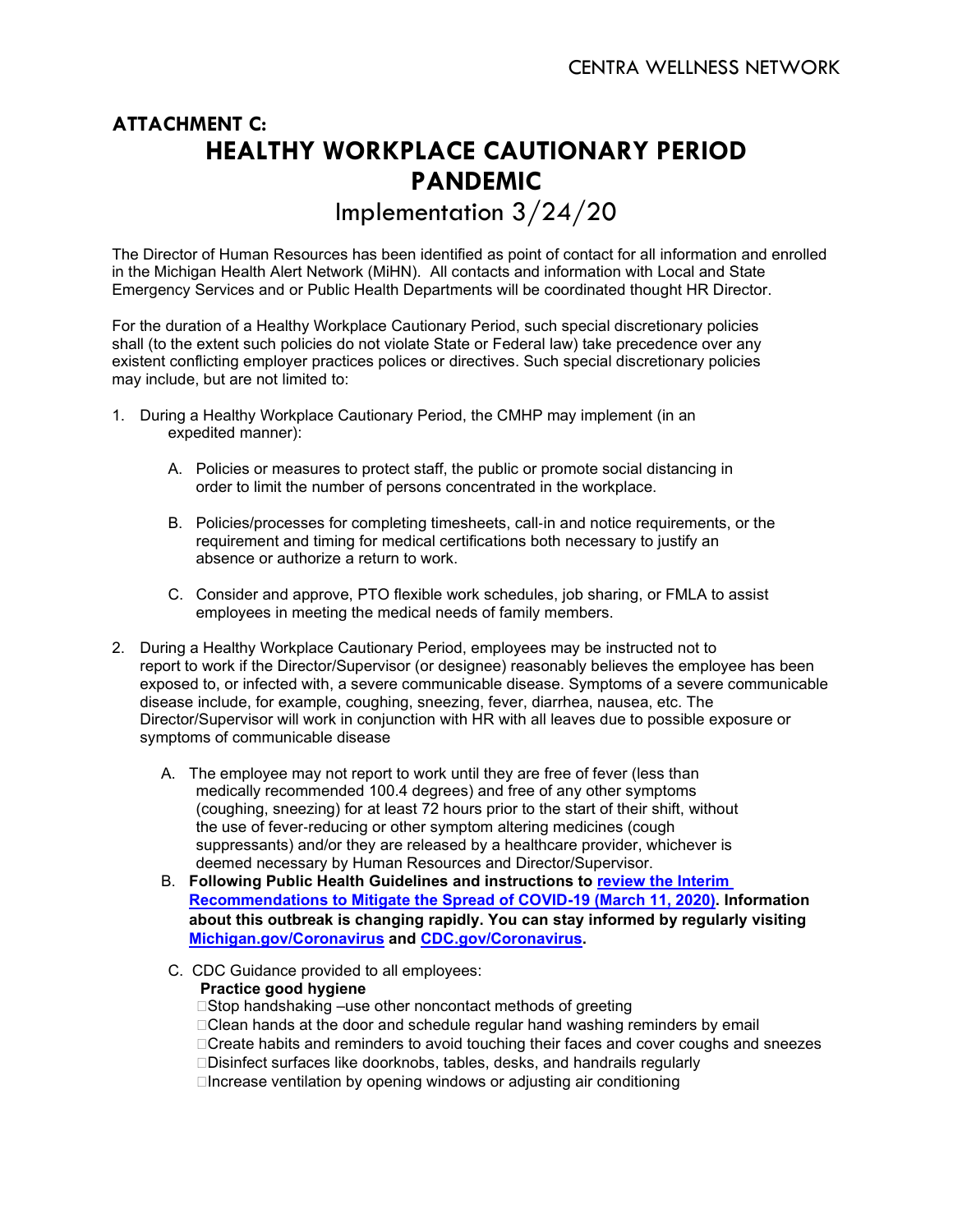#### **Be careful with meetings and travel**

□ Use videoconferencing for meetings when possible When not possible, hold meetings in open, well-ventilated spaces □ Consider adiusting or postponing large meetings or gatherings □Assess the risks of business travel

#### **Handle food carefully**

Limit food sharing

□Strengthen health screening for cafeteria staff and their close contacts

□Ensure cafeteria staff and their close contacts practice strict hygiene

#### **Stay home if…**

 $\Box$  They are feeling sick

 $\Box$ They have a sick family member in their home

#### **3. CRITICAL POSITIONS**

- A. During a Healthy Workplace Cautionary Period, employees assigned to essential position will be required to work as directed.
	- i. An employee assigned to an essential position who fails to report to work as directed (unless the absence is excused by operation or law or authorization of the employer), may be subject to potential disciplinary action up to and including termination. The level of discipline and any mitigating circumstances underlying an unauthorized absence will be reviewed on a case‐by‐case basis.
	- ii. An employee assigned as an essential position may have previously granted authorizations for vacation, compensatory time, leave of absences (other than for legally required sick or family leave purposes), flexible scheduling, training, conferences, etc. rescinded with minimal notice. All scheduling with be at the discretion of the Director/Supervisor in response to need.
- B. During a Healthy Workplace Cautionary Period, employees assigned to a critical position may be required to:
	- i. Change their work schedules and/or hours of work with minimal notice.
	- ii. Report to the office with minimal notice.<br>iii. Telecommute with minimal notice.
	- Telecommute with minimal notice.
	- iv. Work overtime with minimal notice.
	- v. Complete special duties with minimal notice.
	- vi. Work at alternate work locations (Home) with minimal notice.
	- C. The Director/Supervisor (or designee) may authorize a request for Healthy Workplace Leave for employees assigned to critical positions who are directed to report to work.

This may include: Persons with certification from the employee's health care provider or public health body that the employee has been infected with a severe communicable disease, is reasonably likely to spread a severe communicable disease to coworkers or residents through the performance of the employee's regular job duties, and/or is unable to perform the essential functions of his/her job without possible harm to himself/herself or others.

#### **4. ESSENTIAL POSITIONS**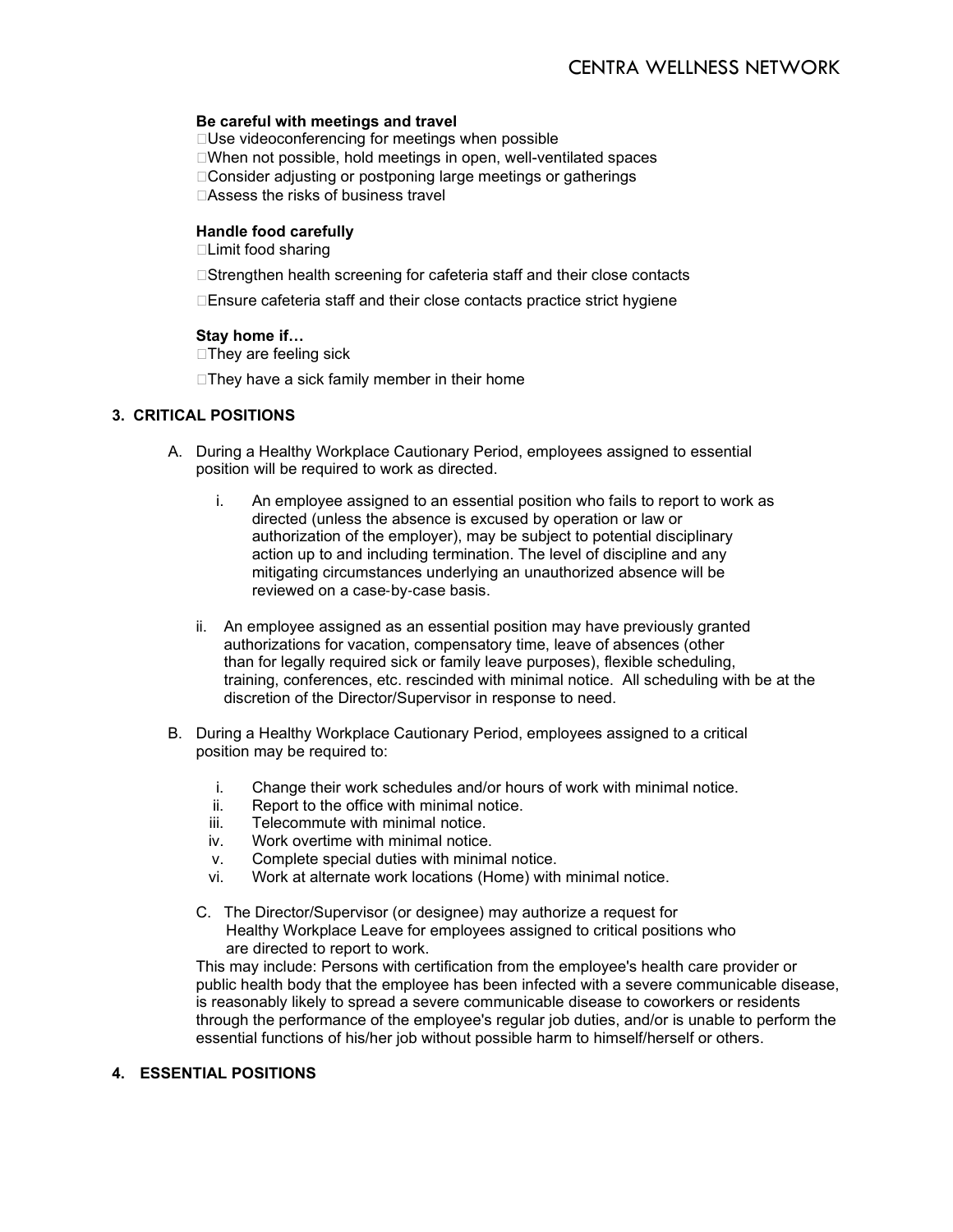- A. All Leadership is determined as essential staff in fulfilling and maintaining the operation of their department and the CMHP system. Each Director/Supervisor will provide will work with staff to assure assignments/duties continue when working remotely and that they remain accessible to clients, and function to meet their needs.
- B. During a Healthy Workplace Cautionary Period, employees assigned to essential positions must continue to be available for work as determined by their Director/Supervisor and will be provided further guidance and instruction throughout the crisis through HR, Director or Executive Director
- C. If an essential employee is required to report to their place of work or perform work remotely, they shall be required to work as directed.
	- i. An employee assigned to an essential position who fails to report to work as directed (unless the absence is excused by operation or law or authorization of the employer), may be subject to potential disciplinary action up to and including termination. The level of discipline and any mitigating circumstances underlying an unauthorized absence will be reviewed on a case‐by‐case basis.
- D. Employees assigned to essential positions may be required to:
	- i. Change their work schedules and/or hours of work with minimal notice.
	- I. Report for work with minimal notice.<br>II Telecommute with minimal notice.
	- II. Telecommute with minimal notice.<br>III. Work overtime with minimal notice.
	- Work overtime with minimal notice.
	- IV. Complete special duties with minimal notice.
	- Work at alternate work locations with minimal notice.

E. A HR, Director and/or Supervisor may authorize a request for Healthy Workplace Leave for employees assigned to essential positions who are directed to report to work.

This may include: certification from the employee's health care provider or public health entities, that the employee has been infected with a severe communicable disease, is reasonably likely to spread a severe communicable disease to coworkers or residents through the performance of the employee's regular job duties, and/or is unable to perform the essential functions of his/her job without possible harm to himself/herself or others.

#### **5. NON**‐**ESSENTIAL/NON**‐**CRITICAL POSITIONS**:

- A. During a Healthy Workplace Cautionary Period, employees assigned to a nonessential/non‐ critical position may be instructed not to report to work until contacted by Human Resources with further directions.
- B. Depending on the nature and severity of the situation, Human Resources in consultation with Director/Supervisor may authorize a request for Healthy Workplace Leave for employees assigned to non‐essential/non‐critical position.
- C. All leave requests will follow policy and any union contract guidelines suitable to the situation.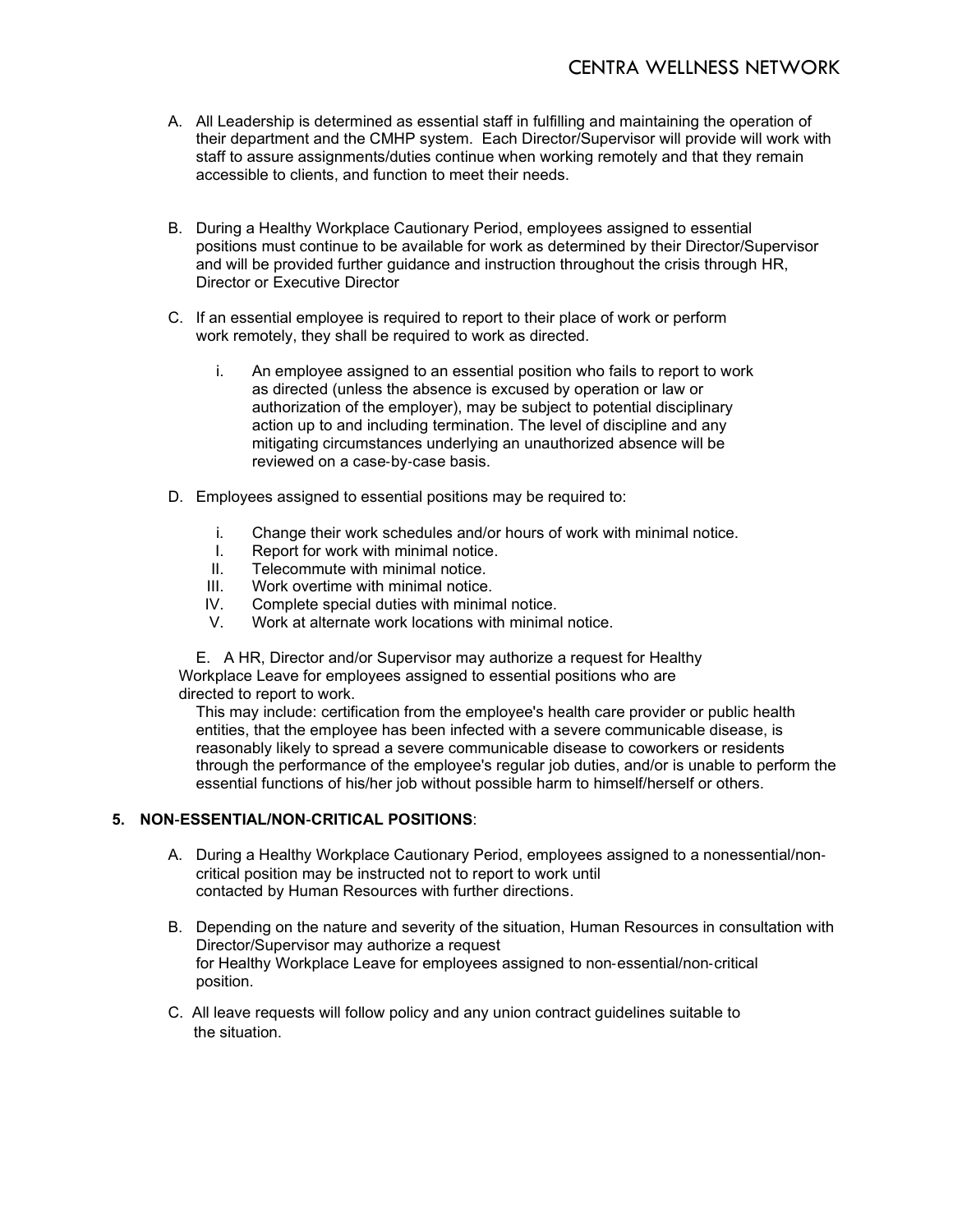# **Level 1 Plan for addressing disruptions in operations due to Coronavirus Pandemic:**

**A.** Notifications (signage) will be placed at all CWN sites. These notification signs will ask clients and visitors not to enter the building if ill. Additionally, a letter will be mailed to all clients regarding our potential to operational changes.

# **Operational Changes from March 16th through April 6th (Monday April 6th there will be a review of operational changes).**

Areas immediately impacted:

1. SafeNet – SafeNet staff will be able to work from home or take PTO during the next three weeks. The Prevention Supervisor has a work plan that will be implemented and all SafeNet staff will follow.

2. ABA Behavioral Techs: Center based services will continue at Madison. Staff will coordinate with families and staff to cancel and reschedule services for clients/families presenting with cough/fever. Home based ABA will follow section B home visit guidelines below. All cancelations related to health and safety will be carefully documented in the client record

3. SIS Assessors – SIS assessments will be suspended and reviewed in three weeks.

4. CST/Peer Support Services – Community groups/outings continue as long as residential home settings maintain open home settings. For nonresidential services clients, call ahead and inquire about illness. As a reminder, staff are able to cancel/reschedule outings if clients confirm cough/fever or if staff have concerns about the health of the client, other clients or themselves. Cancellations related to health and safety will be carefully documented in the client record. During canceled appointment time, plan on training and Relias will be developed by the supervisors, other duties will be reviewed, additionally staff may choose to use their PTO. Peer groups should be considered for cancelation.

# **B. How to manage Home Visits:**

1. IF you are planning to meet a client/child in their home here are the things you will need to do:

1a. Call client/parent or guardian prior to your visit

- Ask them how they are feeling, anyone sick, or if they have been around someone ill or have traveled.
- Discuss the time you are going to be there, again before ending the conversation let them know you are coming and hope everyone is well
- **Upon arrival make sure to keep a distance, if sneezing/coughing politely** remove yourself from the home
- Wash hands, use sanitizer, do not touch face, mouth, nose or eyes.

2. If planning to meet clients, you can also send a text message reminding them and asking the same questions noted above.

3. As a reminder, staff are able to cancel/reschedule outings if clients confirm cough/fever or if staff have concerns about the health of the client, other clients or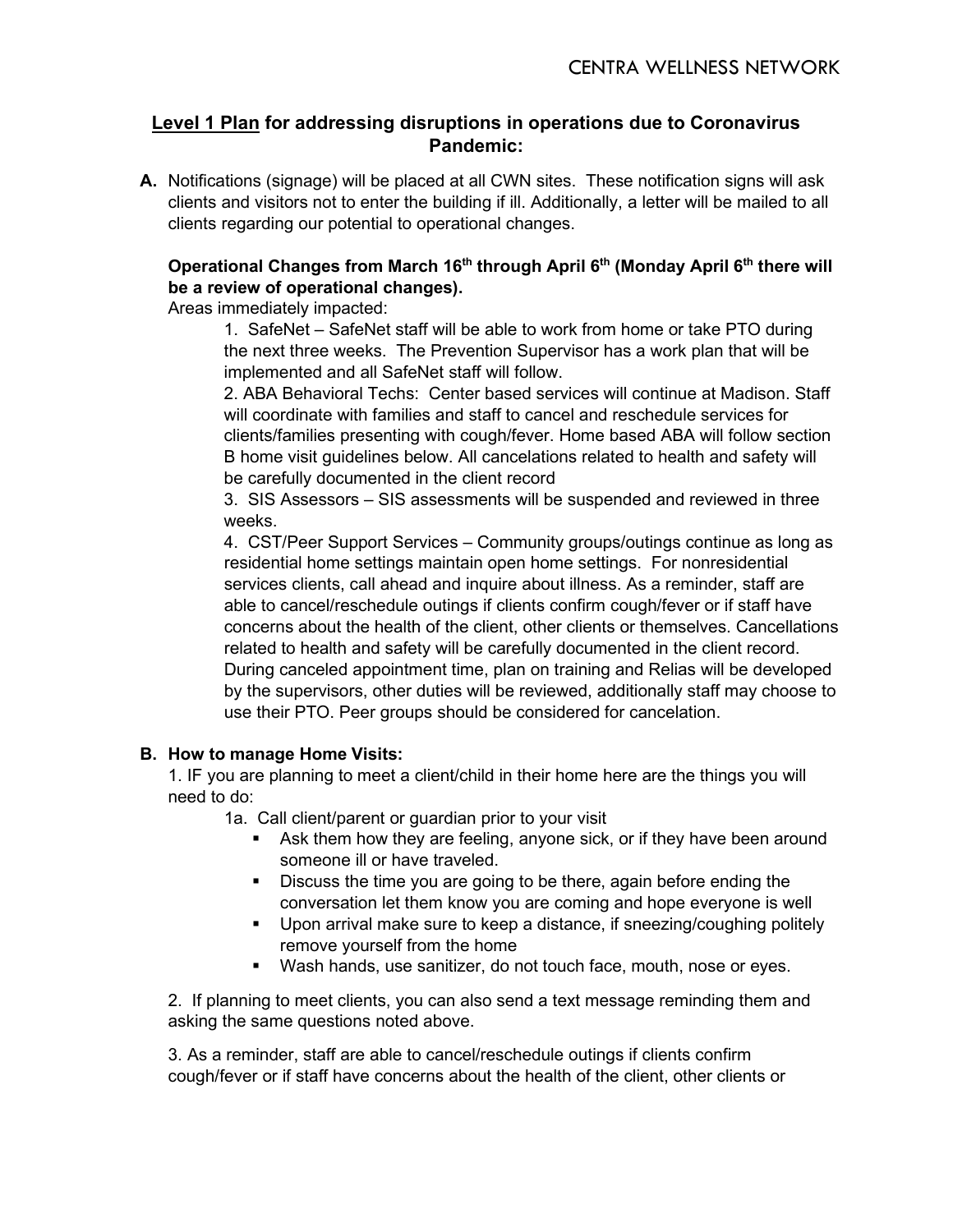themselves. Cancellations related to health and safety will be carefully documented in the client record.

4. Please consult with your supervisor on activities you can be engaging in outside of face to face time as part of paid work.

5. Depending on staff position, supervisor may approve work from home.

# C. **Office based services**

- Crisis coverage will continue as currently scheduled.
- As a reminder, staff are able to cancel/reschedule sessions if clients confirm cough/fever or if staff have concerns about the health of the client, other clients or themselves. Cancellations related to health and safety will be carefully documented in the client record.

# **D. Out of office trainings and events:**

- All conference and out of agency meetings scheduled for staff are to be suspended. All conference requests will be re-evaluated April 6<sup>th</sup>.
- Participation in organizational meetings and events can be completed by Skype, Teams or other video conference technology suitable to the need.

**E. CAPS staff will continue to provide reminder calls** for all appointments, they will inform clients at that time of our process change of calls by staff before appointments and will also ask about illness and travel. If clients report yes to either, further follow-up will be; CAPS staff will contract the therapist/CSM or Nurse and report the client response. Staff will follow up and call the client for more detail to determine if they should meet.

# **Level 2 Response:**

Due to COVID19 we are making some very difficult decisions balancing client needs with staff needs. We want to be respectful of all persons, and assure we are balance the wellbeing and safety of clients and staff. The administrative and leadership team have been working to develop a plan that sustains our required/mandated services responsibility while also following directives given by the Governor and Public Health Officials.

At the BCRC location and MWC our partners have set up screening stations in the front lobby. Everyone walking into either of these locations will have to participate in a health check. Refusal could require the person to leave the building.

Effective immediately we will be asking clients and general public not to enter CWN locations except for crisis or med services appointments. CWN will follow the below options during this Health Crisis:

# **HOUSEKEEPING ITEMS:**

**Mandated services will continue**; these include, ACT, Crisis Services, and Nursing/Med Services. All Directors and Supervisors are mandated to report to work.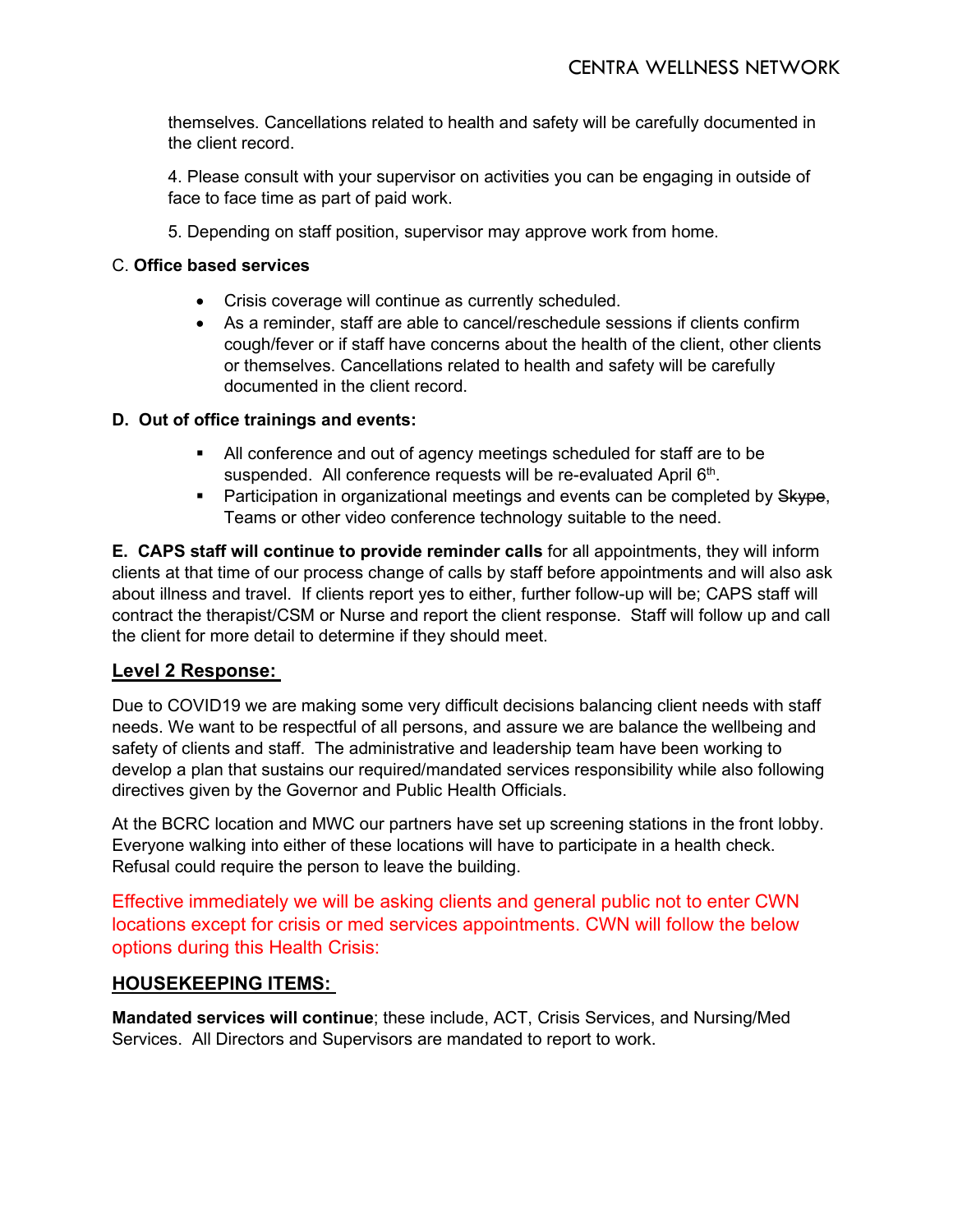Morning Huddles will be set for the Director Teams and by Supervisors to review daily operations. This allows us to keep everyone informed and adjust our operational duties as dictated by the Governor.

All approved PTO requests made by staff whose services delivery is suspended will be reviewed by Supervisors. All PTO requests for Mandated Staff will also be reviewed with discussions toward adequate coverage. All staff need to know that PTO may be *rescinded*. Supervisors will regulate the amount of time off for staff and the impact on the workforce on a case-by-case basis.

FOR PERSONS WORKING FROM HOME OR ON WORK PLANS consider the ability to complete some of your Relias training.

Directors and Supervisors are considered essential to daily operations and continue to report to work.

# **SERVIES DELIVERIES SUSPENDED:**

Suspending services for unmandated programs or programs impacted by Governors Orders:

- SafeNet/School Clinician
- ABA Techs
- CSTs
- Recovery Coach
- Peer Support
- Employment Specialists
- Mail Services
- Program Aid

*\*OBRA screenings will be reviewed individually; most LTC facilities are closed to outside public.* 

*\*Court Screenings for Guardianship will be case by case and determined by the court*

*Some of these programs are impacted by external resources closing in the community and an inability to practice social distancing. These are just some of the reasons this group has been addressed first.* 

# **SERVICES MANDATED TO CONTINUE:**

1. CAPS Department: Call center and Front Desk operations will need to continue.

Work plans being developed by Supervisor and Director for Phone Coverage.

- Network Specialists: Director review regarding work from home
- Data Management Analyst: Director review regarding work from home

2. Information Technology Team (IT): All IT services can be provided remotely. All staff have access to IT, and they have remote capability.

Jamie will be on call for all remote options being instituted with Jails/Hospitals.

3. ACT: Act team will be required to work with ACT clients, their mode of contact can change to intensive phone outreach, and restricted or protected contacts. Supervisor will instruct and assist members of the team on restricted or protected interventions/contacts.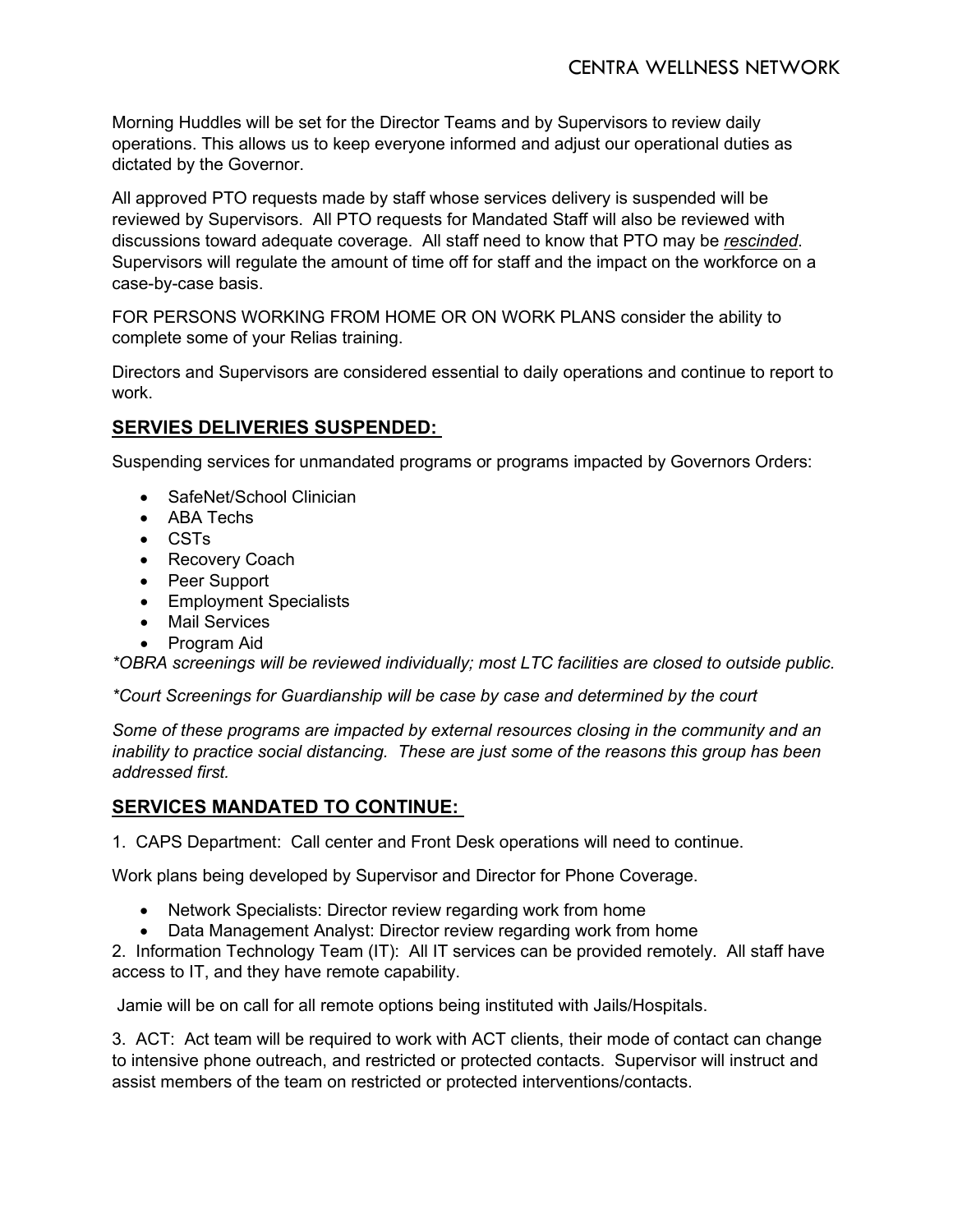4. Nursing/Med Services: All nursing staff will remain, Med clinics, OHH, MAT, Integrated Health and Behavioral Health Homes will continue.

- Nursing staff will modify contact with clients as possible
- Remote access will be available for all providers
- Clients will have to be escorted to an area in which Tele-Pysch services can be provided
- Providers can perform phone reviews
- Nursing staff will be responsible to wipe down/clean area after client is escorted out of office.
- Med Assistant/Administrative Support will remain
- Urine testing is suspended
- All Precautions should be used when giving injections. Injections should be at the office allowing for person to be screened prior to injections. IF unusual situation occurs with client unable to get to office full precautions will be applied by the Nurse when completing the injection.

**5.** Crisis Coverage: **\*\*most important this service remains 24/7.** Protocol will remain available for after hours. Day crisis primary and secondary staff will be available in the office for walk in or phone crisis contacts.

6. Case Management and Therapy Services: Case Managers and Therapist can work in the office or from home. (Review the options with your supervisor. Work from home can only occur IF the location in the home is private and would not put patient information at risk). Clinical staff can contact clients and complete their monitoring and therapy by phone during the State of Emergency. It will be important to keep connected with clients during these times of high anxiety. Documentation instructions have been provided to all supervisors they will be able to assist you in assuring you are accurately documenting these contacts. As noted above, people will remain on Crisis rotation during the day, there will be time for paperwork to be completed and Relias training.

7. Administrative Support/Administrative Secretary will remain to assist their assigned groups and teams

8. Contracted Staff:

- Munson Health Services Clinician is following all directions applied at the Munson's Physician Offices.
- MAPS contracted staff will be required to be at the office to make outreach calls to students, and other duties assigned.

9. RECIPIENT RIGHTS WILL CONTINUE TO BE AVAILABLE: Customer Services and Recipient Rights Officer will be available however they can work from home.

10. Finance Department: Most finance duties can be performed from home. Those duties not accessible will require staff to come to the office. Department Director will work with staff to assure all services are covered and staff can rotate their work from home.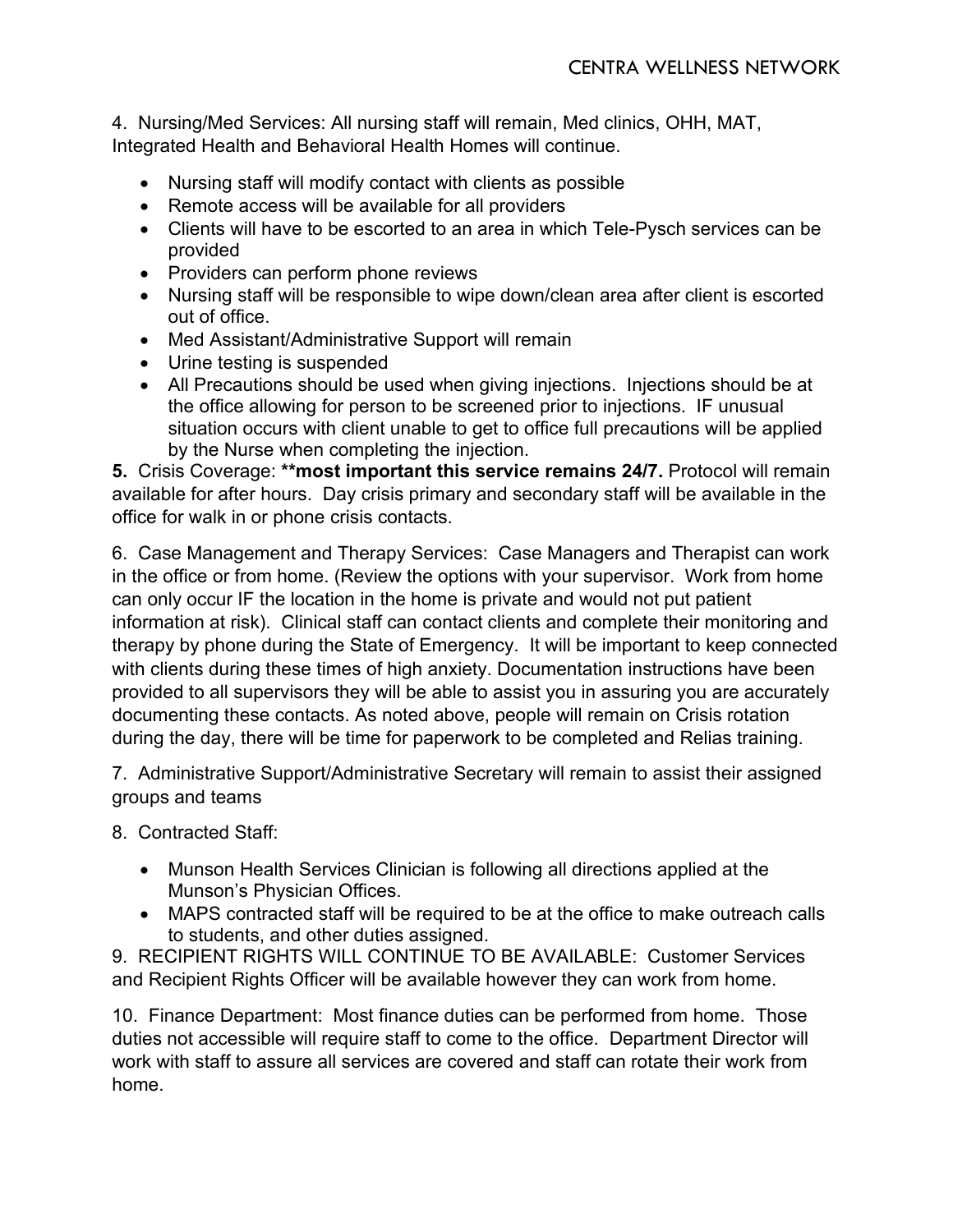11. Human Resources: HR services will be available, both Credentialing and HR services can allow for staff to work from home. HR staff will work with the Director to develop schedules for time in the office.

12. Psychological Services: These services will be limited however the Psychologist has ability to work on plans, complete paperwork, make outreach calls and provide crisis services as needed.

13. Jail Services: Jail services will continue at this time. Supervisor and Jail Worker will work with Jail Administrators in assessing continued in person appointments. (Currently Jail Worker is in+ area protected by glass but allowing for interaction with inmate. Options have been developed if Jail Worker and Administrator feel risk increases, a Laptop will be available with Teams for use in the jail.

# **How to deliver Services if people walk into our offices:**

We have secured rooms 40/41 at MWC and Upper Conference Room at BCRC. These spaces will have a laptop when clients walk in and need to be seen the clinical staff can see them in person using these rooms. These rooms also allow staff to utilize the 6ft radios for social distancing if face to face contact is needed.

Back up spaces to utilize for other people coming in would be the Kitchen Conference Space at MWC, and the Intake Room at BCRC. Laptop backups will be available as needed

Staff can escort people to these locations and explain the use of social distancing with them – provide directions on where to go while keeping a distance.

People screened at the entrance may be symptomatic, if so, they will be encouraged to meet with PCP or contact Health Department for screening information. At this point clinical staff can made decision on course of services. If client can/willing they can leave their name and phone number and we will reach out for follow-up. A second option is in destress would to request use of mask and allow entrance to conference area for tele-services. There is not clear path in managing our behavioral health services with health crisis of this proportion. Staff are encouraged to assess and apply solutions beneficial to the safety and wellbeing of client and staff.

If using video chat in Teams to connect with the client, staff will need to set computer with clinician on prior to bringing person into room, then return after appointment and wipe down the area.

# **Level 3 Response:**

**For staff that are affected by the suspension of programs there will be options available. Currently staff in SafeNet are working under option 1. However, the determination of full suspension/shut down of specific services temporarily will change current status of some employees.**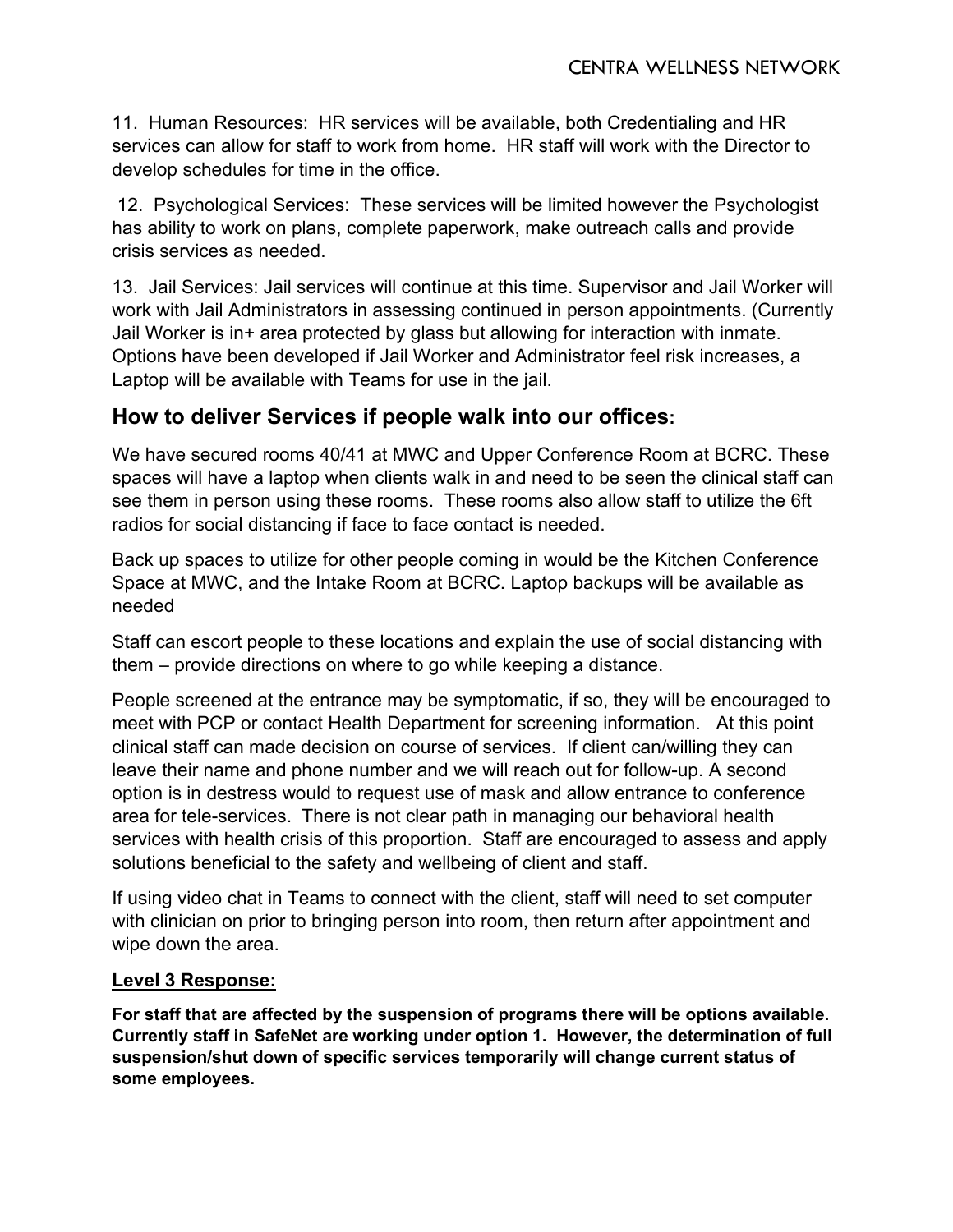Suspending services for unmandated programs or programs impacted by Governors Orders:

- SafeNet/School Clinician
- ABA Techs
- CSTs
- Recovery Coach
- Peer Support
- Employment Specialists
- Mail Services
- Program Aid

*\*OBRA screenings will be reviewed individually; most LTC facilities are closed to outside public.* 

*\*Court Screenings for Guardianship will be case by case and determined by the court*

*Some of these programs are impacted by external resources closing in the community and an inability to practice social distancing. These are just some of the reasons this group has been addressed first.* 

Staff in these categories have 4 options based on their work locations/duties and Supervisor assignments. These options are on a continuum and may change accordingly.

1. Work from home with an approved work plan from your Supervisor including Relias training and reporting to your supervisor on tasks as outlined in the plan.

2. Unpaid Leave – Choosing unpaid leave can classify you as a temporary Lay-Off and eligible for Unemployment – the Governor has made Unemployment benefits easily accessible. We do not have reports on turn around and pay outs of your unemployment benefits.

- 3. Use your PTO time
- 4. Work until work plans are completed then take PTO/Unpaid leave

For staff at home or temporarily taking unpaid time or PTO there will be no requirement to make a trip into the office with laptops or phones. If you have your laptop or phone at home keep it there, if you left it at work it is fine there as well.

# **Refer to Level 2 Response for information on Mandated Services**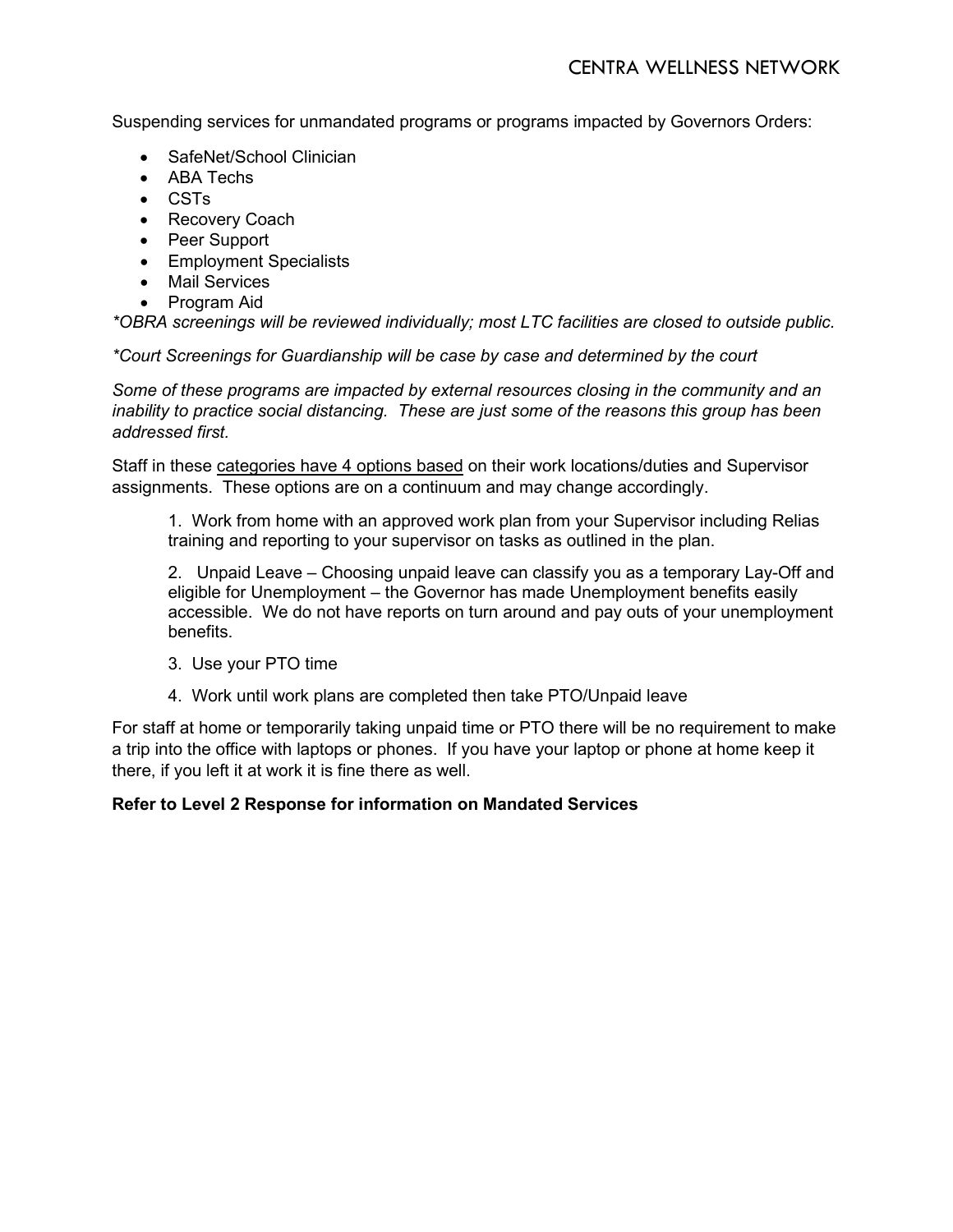| <b>Occupancy for each Bldg. during</b><br>COVID-19 (Level 4 Plan) |               |                    |                  |                 |               |
|-------------------------------------------------------------------|---------------|--------------------|------------------|-----------------|---------------|
|                                                                   |               |                    |                  |                 |               |
|                                                                   | <b>MONDAY</b> | <b>TUESDAY</b>     | <b>WEDNESDAY</b> | <b>THURSDAY</b> | <b>FRIDAY</b> |
| <b>ADMIN</b>                                                      | Jaylyn (CST)  | Tom (CST)          | Mark (CST)       | Julie (CST)     |               |
|                                                                   |               |                    |                  |                 | Katelyn       |
|                                                                   | Jane (CST)    | Penny (ES)         | Dan (SUP)        | Dan (SUP)       | (F/HR)        |
|                                                                   |               |                    |                  | Judy (CST)      |               |
|                                                                   | Hope (FIN)    | Allison (FIN)      | Hope (FIN)       | Allison (FIN)   | Cassie        |
|                                                                   |               | Tiffany (FIN)      | Tiffany (FIN)    | Katelyn (F/HR)  |               |
|                                                                   |               | Connie<br>(HR/SIS) | Connie (HR/SIS)  |                 |               |
|                                                                   | Kate (ORR)    | Jan (ORR)          |                  | Jan (ORR)       | Kate (ORR)    |
|                                                                   | Nicole (ADM)  | Nicole (ADM)       | Nicole (ADM)     | Nicole (ADM)    | Nicole (ADM)  |
|                                                                   | Donna         | Donna              | <b>DN</b>        | Donna           | Donna         |
|                                                                   | Karen         | KG                 | Karen            | Karen           | Karen         |
| <b>TOTAL:</b>                                                     | #7            | #9                 | #8               | #9              | #6            |
| <b>Admin capacity at 10</b>                                       |               |                    |                  |                 |               |
|                                                                   |               |                    |                  |                 |               |
| <b>MWC</b>                                                        | Maripat       | Maripat            | Maripat          | Maripat         | Maripat       |
|                                                                   | Gail (OP)     | Abby (OP)          |                  | Abby (OP)       |               |
|                                                                   | Lori/Judy     | Lori/Judy          | Lori/Judy        | Lori/Judy       | Lori/Judy     |
|                                                                   | Carolyn (PSS) | Jamie (OP)         | Savannah (ACT)   | Jamie (OP)      |               |
|                                                                   | Felice (JS)   | David (PSS)        |                  | David (PSS)     |               |
|                                                                   | Mel (ACT)     |                    |                  | Emelee (SUP)    |               |
|                                                                   |               | Janeen (SUP)       |                  | Janeen (SUP)    |               |
|                                                                   | Erin          |                    | Erin             |                 | Erin          |
| <b>CSMs in building scheduled CRISIS</b>                          |               |                    |                  |                 |               |
| <b>Heather</b>                                                    | <b>Barb</b>   | <b>Chantelle</b>   | Julie            | <b>Jackie</b>   | Jo'Dee        |
|                                                                   | RN (OHH)      | RN (OHH)           |                  |                 | RN (OHH)      |
|                                                                   | Joie (SUP)    | Dr. Dion           | Joie (SUP)       |                 | Dr. Dion      |
|                                                                   |               | Tammy (MA)         | Tammy (MA)       | Tammy (MA)      |               |
|                                                                   | Becky (RN)    | Becky (RN)         | Tamlynn (NP)     | Becky (RN)      |               |
|                                                                   | Dr. P         |                    | Sandy (RN)       |                 |               |
|                                                                   | Dr. T (MAT)   |                    |                  |                 |               |
|                                                                   |               | Amanda             |                  |                 | Amanda        |
|                                                                   | Sandy (RN)    | (BHH)              | Amanda (BHH)     | Sandy (RN)      | (BHH)         |
| <b>TOTAL:</b>                                                     | #14           | #12                | #10              | $\#11$          | #6            |
| MWC capacity at 16                                                |               |                    |                  |                 |               |

# **ATTACHMENT D:** DAILY BUILDING OCCUPANCY CHART: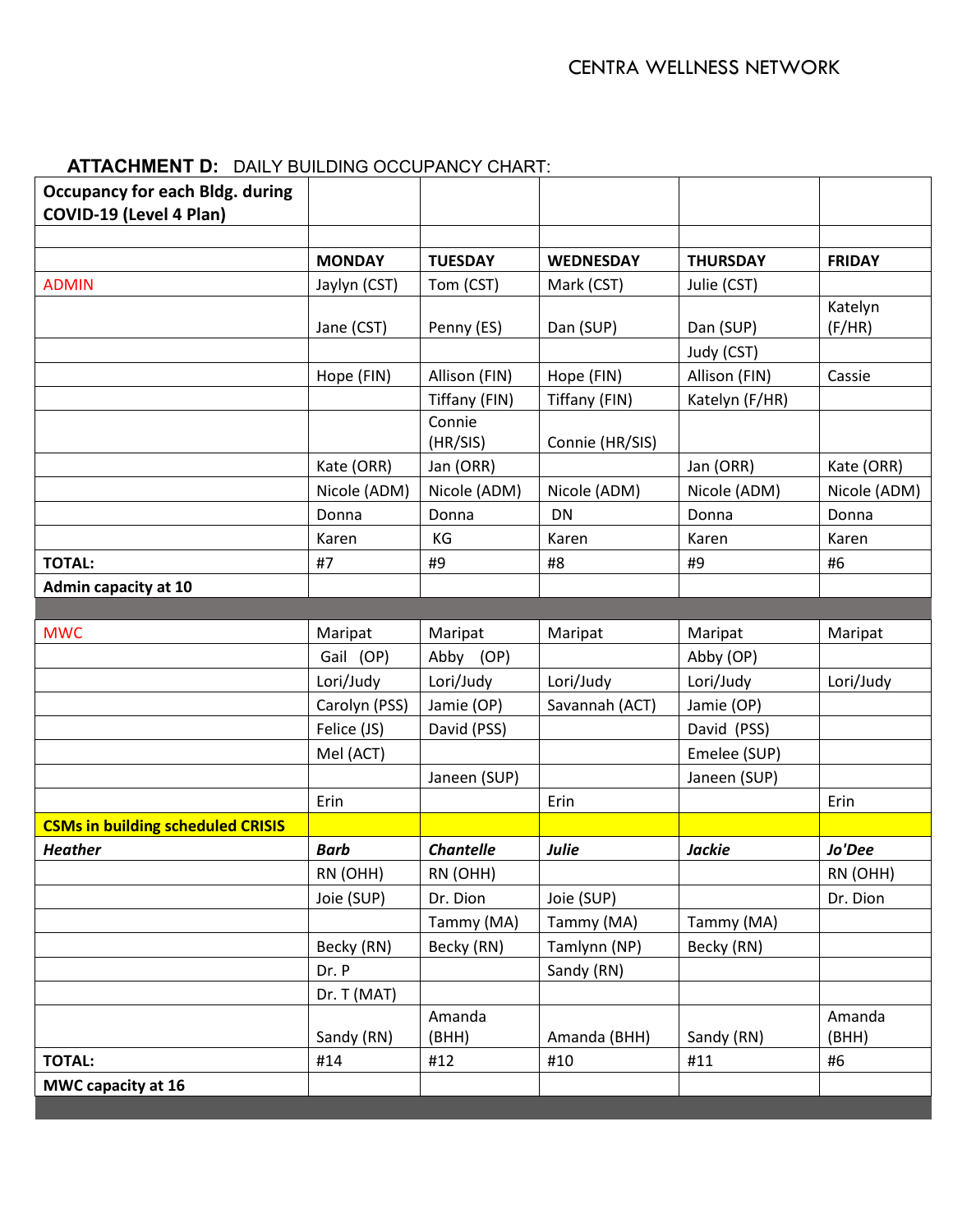**Occupancy of BCRC Upper and Lower Levels**

| <b>BCRC</b>                            | <b>MONDAY</b>         | <b>TUESDAY</b>   | <b>WEDNESDAY</b>    | <b>THURSDAY</b>        | <b>FRIDAY</b> |
|----------------------------------------|-----------------------|------------------|---------------------|------------------------|---------------|
| Upper                                  | Dawn                  | Dawn             | Dawn                | Dawn                   | Dawn          |
|                                        | Heath (SUP)           |                  | Heath (SUP)         |                        | Heath (SUP)   |
|                                        | Candi (OP)            |                  | Candi (OP)          |                        |               |
|                                        |                       | Blake (OP)       |                     | Blake (OP)             |               |
|                                        | Rene' (SUP)           |                  | Katie (SUP)         | Katie (SUP)            |               |
|                                        |                       | Darby            |                     |                        |               |
|                                        | Bill (OP)             | (OP)             | Darby (OP)          | Bill (OP)              | Asia (OP)     |
|                                        | Meagan (HB)           |                  |                     | Leah (HB)              |               |
| <b>Case Mgt will work at office on</b> |                       |                  |                     |                        |               |
| crisis service day                     |                       |                  |                     |                        |               |
|                                        |                       | Connie           |                     |                        |               |
| <b>Case Managers</b>                   | <b>Brian (CSM)</b>    | (CSM)            | <b>Heather CSM)</b> |                        |               |
|                                        |                       | Jade (SS)        | Jade (SS)           | Jade (SS)              |               |
|                                        |                       |                  |                     |                        |               |
|                                        |                       | Natalie<br>(HHH) | Natalie (IHH)       |                        |               |
|                                        |                       | Tamlynn          |                     | Natalie (IHH)<br>Randy |               |
|                                        | <b>Randy (OHH PS)</b> | (NP)             |                     | (OHH.PS)               |               |
|                                        |                       | Sandy            |                     |                        |               |
|                                        |                       | (RN)             | Becky (RN)          |                        | Becky (RN)    |
|                                        | Anna (SS)             | Anna (SS)        | Anna (SS)           | Anna (SS)              | Anna (SS)     |
|                                        | Dr T. (MAT)           |                  |                     |                        |               |
|                                        | Sandy 1x month        |                  |                     | Chris B (SUP)          |               |
| <b>TOTALS:</b>                         | #9/1x month 11        | #9               | #10                 | #10                    | #5            |
| Max capacity 16 persons for upstairs   |                       |                  |                     |                        |               |
|                                        |                       |                  |                     |                        |               |
|                                        |                       | <b>Brenna</b>    |                     |                        |               |
| <b>BCRC</b>                            | Brenna (SUP)          | (SUP)            |                     | Brenna (SUP)           |               |
|                                        |                       | Kacey            |                     |                        |               |
| Lower Level                            | Brenda (CAPS)         | (CAPS)           | Brenda (CAPS)       | Kacey (CAPS)           | Brenda (CAPS) |
|                                        | Jami (CAPS)           | Jami<br>(CAPS)   | Jami (CAPS)         | Jami (CAPS)            | Jami (CAPS)   |
|                                        |                       | Karen            |                     |                        |               |
|                                        | Karen (CAPS)          | (CAPS)           | Karen (CAPS)        | Karen (CAPS)           | Karen (CAPS)  |
|                                        | Laura (CAPS)          | Laura<br>(CAPS)  | Laura (CAPS)        | Laura (CAPS)           | Laura (CAPS)  |
|                                        | Melisa (CAPS)         | Melisa<br>(CAPS) | Melisa (CAPS)       | Melisa<br>(CAPS)       | Melisa (CAPS) |
|                                        | Tonya (CAPS)          | Tonya<br>(CAPS)  | Tonya (CAPS)        | Tonya (CAPS)           | Tonya (CAPS)  |
|                                        | Pat                   |                  | Pat                 |                        | Pat           |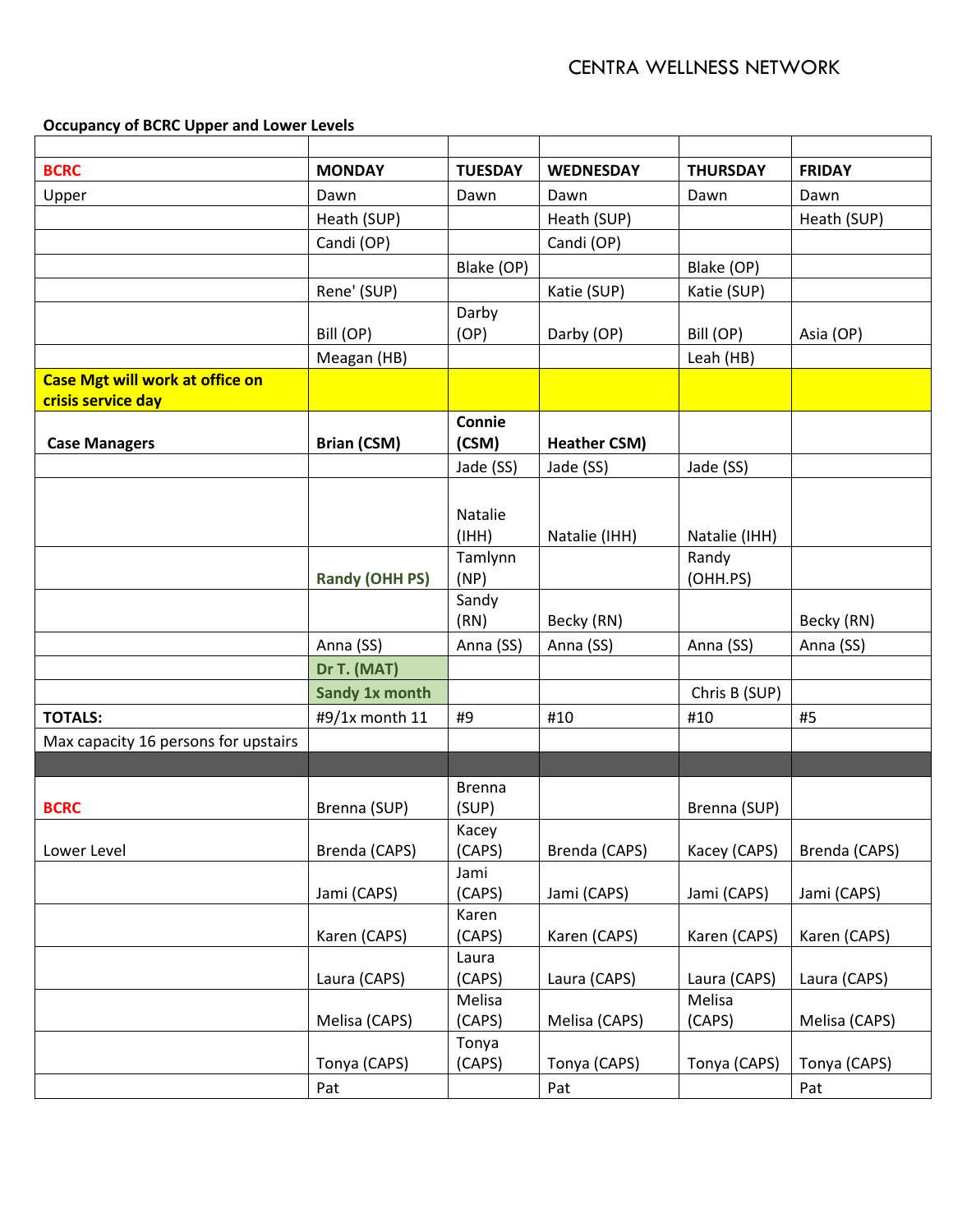# CENTRA WELLNESS NETWORK

|                                     | Julie (ES)       |       |              | Cassie (HR) |                  |
|-------------------------------------|------------------|-------|--------------|-------------|------------------|
|                                     |                  | Peggy |              |             |                  |
|                                     | Sherry (PSS)     | (CST) | Rachel (CST) | Gabe (CST)  | Denise (SCT)     |
|                                     | Kristi (SafeNet) |       |              |             | Kristi (SafeNet) |
| <b>TOTAL:</b>                       | $#11**$          | #8    | #8           | #9          | #9               |
| Max capacity lower level 10 persons |                  |       |              |             |                  |
|                                     |                  |       |              |             |                  |

E. POWER POINT TOXIC STRESS/TRAUMA (sent separate e-mail all staff and loaded to intranet for reference)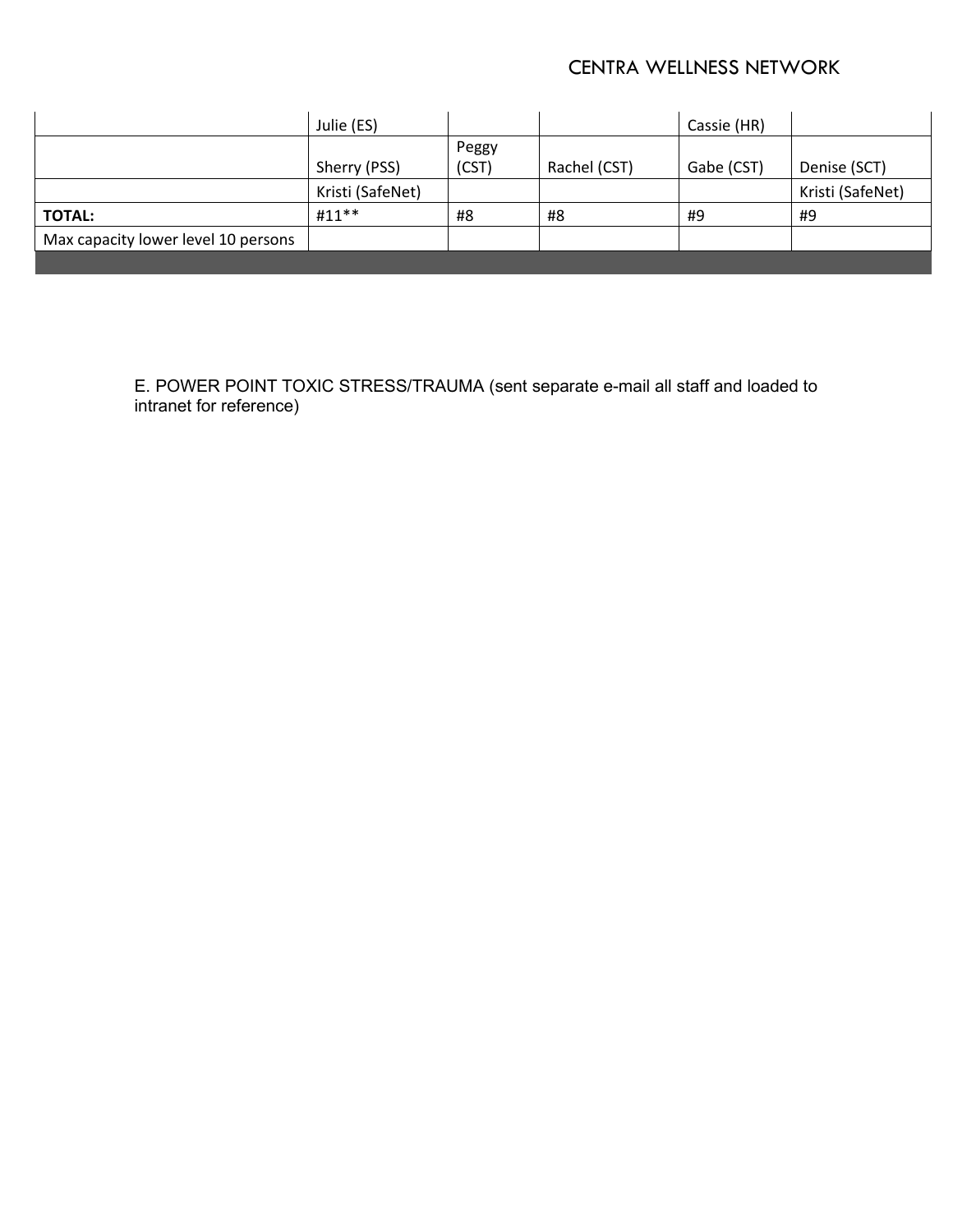# **ATTACHMENT F:** PUBLIC HEALTH/MDHHS/CDC AND OTHER RESOURCES ON COVID-19 AND SAFETY PRACTICES FOR STAFF

#### **What do I do when my employee shows up to work ill?**

If an employee comes to work ill, or becomes ill while at work, they should be directed to go home immediately and self-quarantine, even if their symptoms are mild. If they are having trouble breathing or cannot keep fluids down, have them contact their doctor right away. COVID-19 symptoms are very similar to the symptoms seen in a typical cold or flu. However, it is best to be cautious. Take care not to over-react in order to prevent panic among your team. Consider alternative work options like teleworking if your employee is well enough to do so.

#### **What should I do if visitors or customers have symptoms of illness, such as coughing or sneezing?**

You and your employees should follow social distancing guidance and maintain at least a **6-foot distance** from anyone, especially those who are having symptoms. If your employee must be closer to the customer, advise them to minimize time spent with symptomatic customers to less than 10 minutes, if possible. Be sure to provide the public with tissues and trash receptacles. Have hand sanitizer dispenser near customer entrances, if feasible and offer masks if they don't have one.

#### **One of our employees just tested positive for COVID-19. What should I do?**

HR/Supervisors will Instruct the employee to stay home and self-isolat[e. T](https://www.washtenaw.org/DocumentCenter/View/15693/Directions-for-isolation-quarantine-social-distancing-monitoring)hey should not return to work for at least **7 days after symptoms first started and 72 hours after fever has resolved without the use of fever-reducing medicines and symptoms have improved**, whichever is longer. Offer telework assignments if the employee is well enough to work. IMPORTANT: confidentiality of employee is maintained.

Thoroughly clean and disinfect equipment and other elements of the work environment of the employee along with frequently touched surfaces and objects such as doorknobs/push bars, elevator buttons, restroom doors, arms of chairs etc. Use EPA-approved disinfectants and use according to label instructions.

If the employee had been working while ill, identify co-workers and individuals that the employee may have encountered and advise them to self-monitor their symptoms. If employees who may have been exposed to an ill individual do not have symptoms, they can continue working but must adhere to social distancing guidelines, wear a mask the entire day, and disinfect and clean their workspace. Common areas, including bathrooms and break rooms, should be disinfected as well. If an employee starts to have symptoms during the workday, send them home immediately. Track exposed employees on the form

provided and regularly monitor them for symptoms.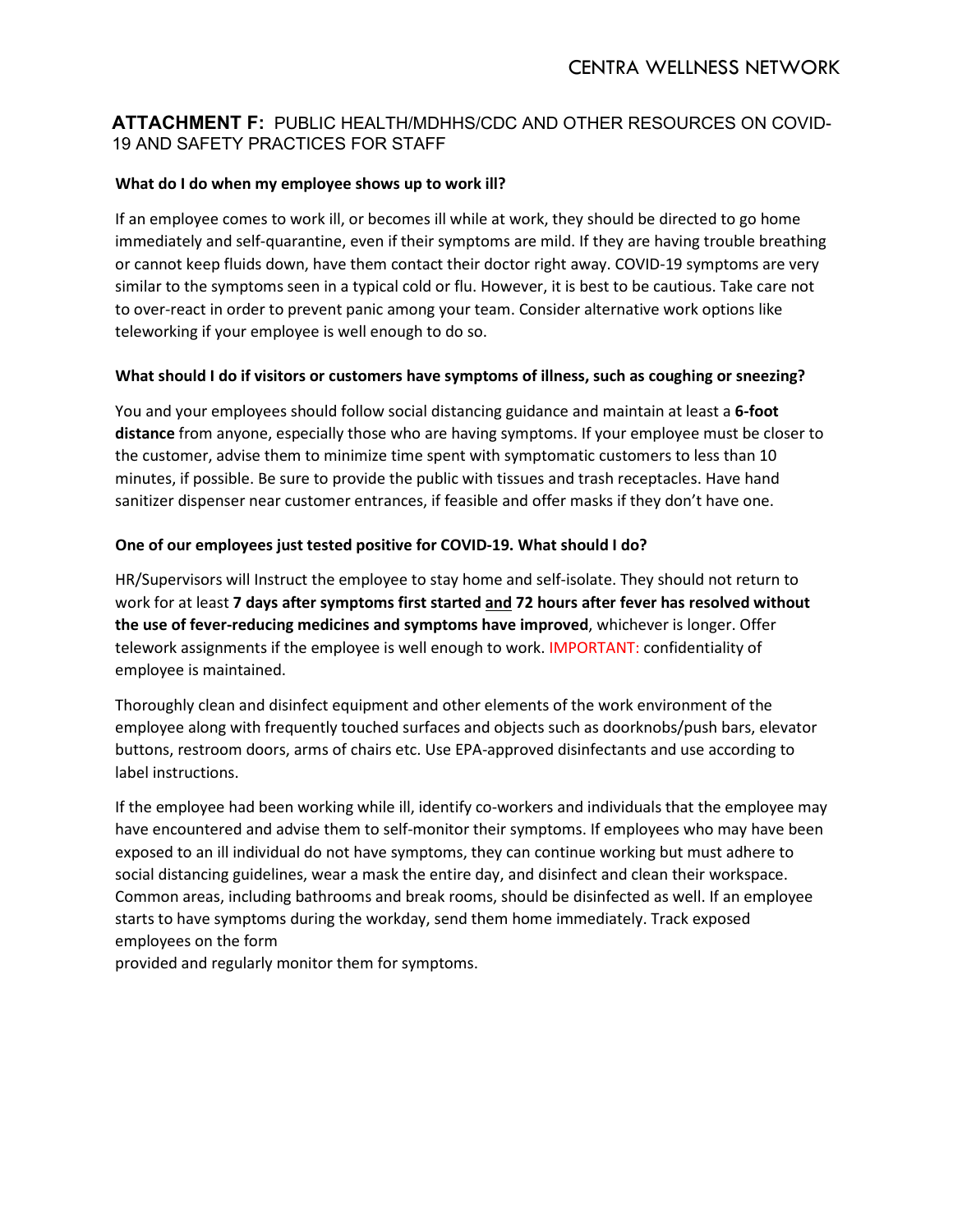# **One of our employee's family members has a "suspected" (but unconfirmed) case of COVID-19. What should we do?**

Employees who have had close contact to a suspect or known case of COVID-19 can *continue working but should self-monitor their symptoms and adhere to social distancing guidelines, wear a mask the entire day, and disinfect and clean their workspace.* Common areas, including bathrooms and break rooms, should be disinfected as well. If an employee starts to have symptoms during the workday, send them home immediately. Track exposed employees on the form provided and regularly monitor them for symptoms.

# **One of our employees has a "suspected" (but unconfirmed) case of COVID-19. Should I send everyone home?**

You would follow all the same steps outlined above for an employee who tested positive for COVID-19. If employees who may have been exposed to an ill individual do not have symptoms, they can continue working but must continue *to self-monitor their symptoms, adhere to social distancing guidelines, wear a mask the entire day, and disinfect and clean their workspace*. Common areas, including bathrooms and break rooms, should be disinfected as well. If an employee starts to have symptoms during the workday, send them home immediately. Track exposed employees on the form provided and regularly monitor them for symptoms.

# **One of my employees has self-reported that they encountered someone believed to be positive for COVID-19. What should I do?**

Review the nature of the exposure. *They can continue working but must self-monitor their symptoms, adhere to social distancing guidelines, wear a mask the entire day, and disinfect and clean their workspace.* Common areas, including bathrooms and break rooms, should be disinfected as well. If an employee starts to have symptoms during the workday, send them home immediately. Track exposed employees on the form provided and regularly monitor them for symptoms.

# **One of our employees just found out that they were exposed to COVID-19 after interacting with a member of the public (or vendor, or contractor). What steps do I take?**

Review the nature of the exposure. They can continue working but must *self-monitor their symptoms, adhere to social distancing guidelines, wear a mask the entire day, and disinfect and clean their workspace.* Common areas, including bathrooms and break rooms, should be disinfected as well. If an employee starts to have symptoms during the workday, send them home immediately. Track exposed employees on the form provided and regularly monitor them for symptoms.

# **When can my employee come back to work if they have been ill?**

Employees who have been ill with symptoms of an upper respiratory illness [new onset of fever (subjective or temperature of ≥100.4°F or 37.8°C) OR symptoms of possible COVID-19 (cough OR shortness of breath OR sore throat)] *can return to work 7 days after symptoms started and 72 hours after fevers have resolved without the use of fever reducing medications and symptoms improved, whichever is longer*.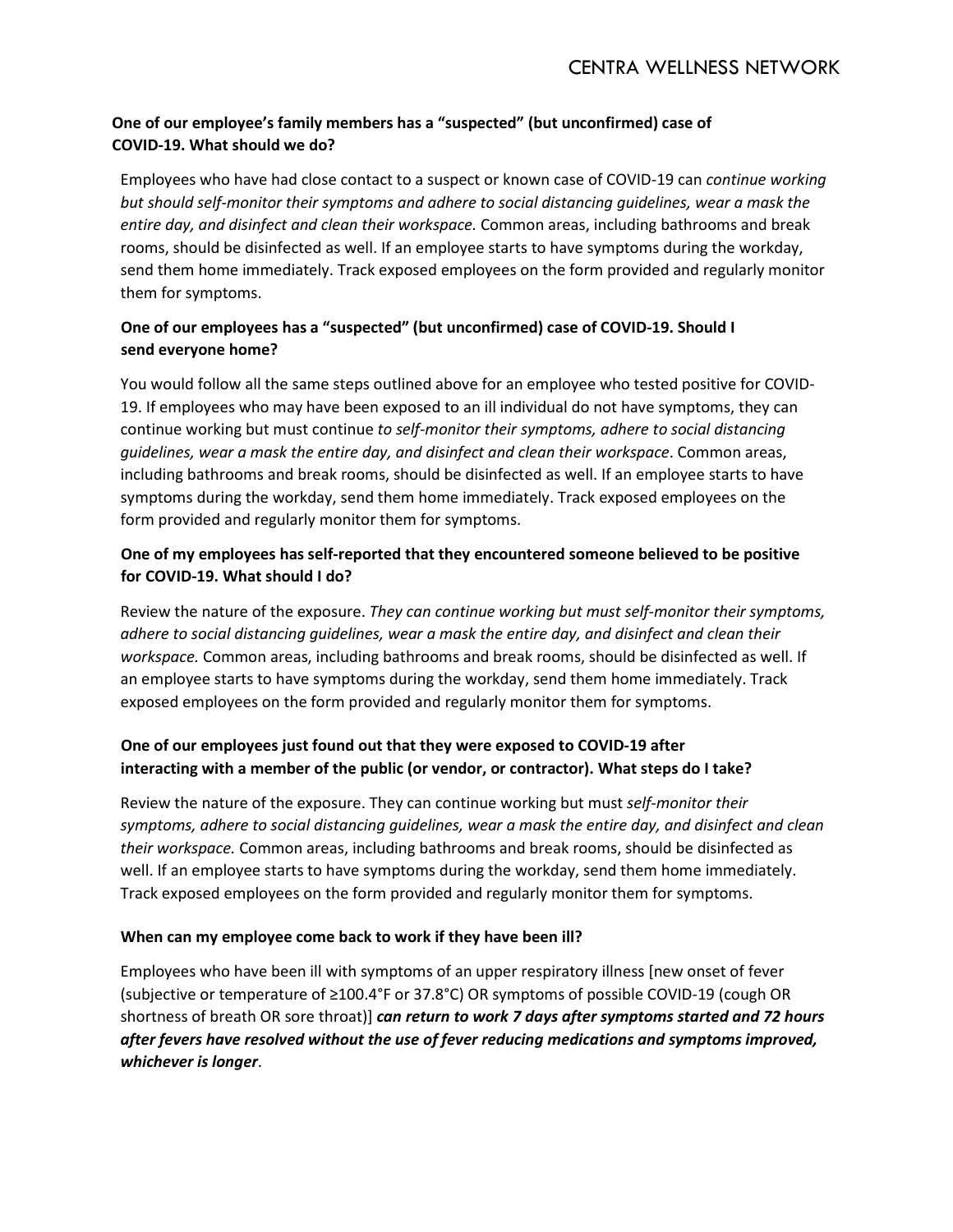Please refer to the guidelines for Social Distancing, Self-Monitoring, and Self-Isolation on the subsequent pages. For additional guidance, please go to:

- District Health Department #10: [www.dhd10.org/coronavirus](http://www.dhd10.org/coronavirus)
- Michigan: [michigan.gov/coronavirus](http://michigan.gov/coronavirus)
- National: [cdc.gov/COVID19](http://www.cdc.gov/COVID19)

#### **Under no circumstance should you go to work, school or public places.** You should

only consider leaving your home if you need medical attention.

- o Avoid using public transportation to get to your medical provider or emergency department. Do not use busses, Uber, Lyft, or taxi cabs.
- o Wear a mask over your nose and mouth if you must leave your house to seek medical care.

Avoid handling pets or other animals while you are sick.

- Cover your coughs and sneezes with a disposable tissue or the upper part of your sleeve. Dispose of tissues in a lined trash can. Wash your hands immediately afterward.
- Wash your hands frequently with soap and water for at least 20 seconds. This includes after using the restroom, coughing or sneezing, or when they are visibly dirty. If you do not have access to soap and water, use a hand sanitizer with 60% - 95% alcohol.
- Avoid touching your eyes, nose and mouth with unwashed hands.
- Clean your frequently used surfaces with a solution of  $\frac{1}{2}$  cup bleach to a gallon of water or disinfectant sprays or wipes daily. This includes "high-touch" surfaces such as phones, tablets, keyboards, doorknobs, bathroom fixtures, toilets, counters, tabletops and bedside tables. Wear rubber gloves if necessary and make sure the area is properly ventilated.
- Clean any item or surface that may have blood, mucus, vomit, urine, stool or other body fluids on them.
- Make sure your home has good airflow, open windows if weather permits or use the air conditioner.

# **If you live with others:**

- Separate yourself from other household members and pets whenever possible.
	- You should stay in a specific room and away from other household members.
	- Use a separate bathroom if possible.
	- If you must share a bathroom wipe down all surfaces after the patient uses it. Separate toothbrushes.
	- If you share a shower, do not share razors, washcloths or body sponges/poufs
	- If you must enter a shared space put a mask over your nose and mouth before leaving yourroom
- Do not share items with your household members or pets such as dishes, drinking cups,silverware, towels or bedding. After using these items, they should be washed with soap and hotwater
- Household members should practice Self-quarantine (see page 2)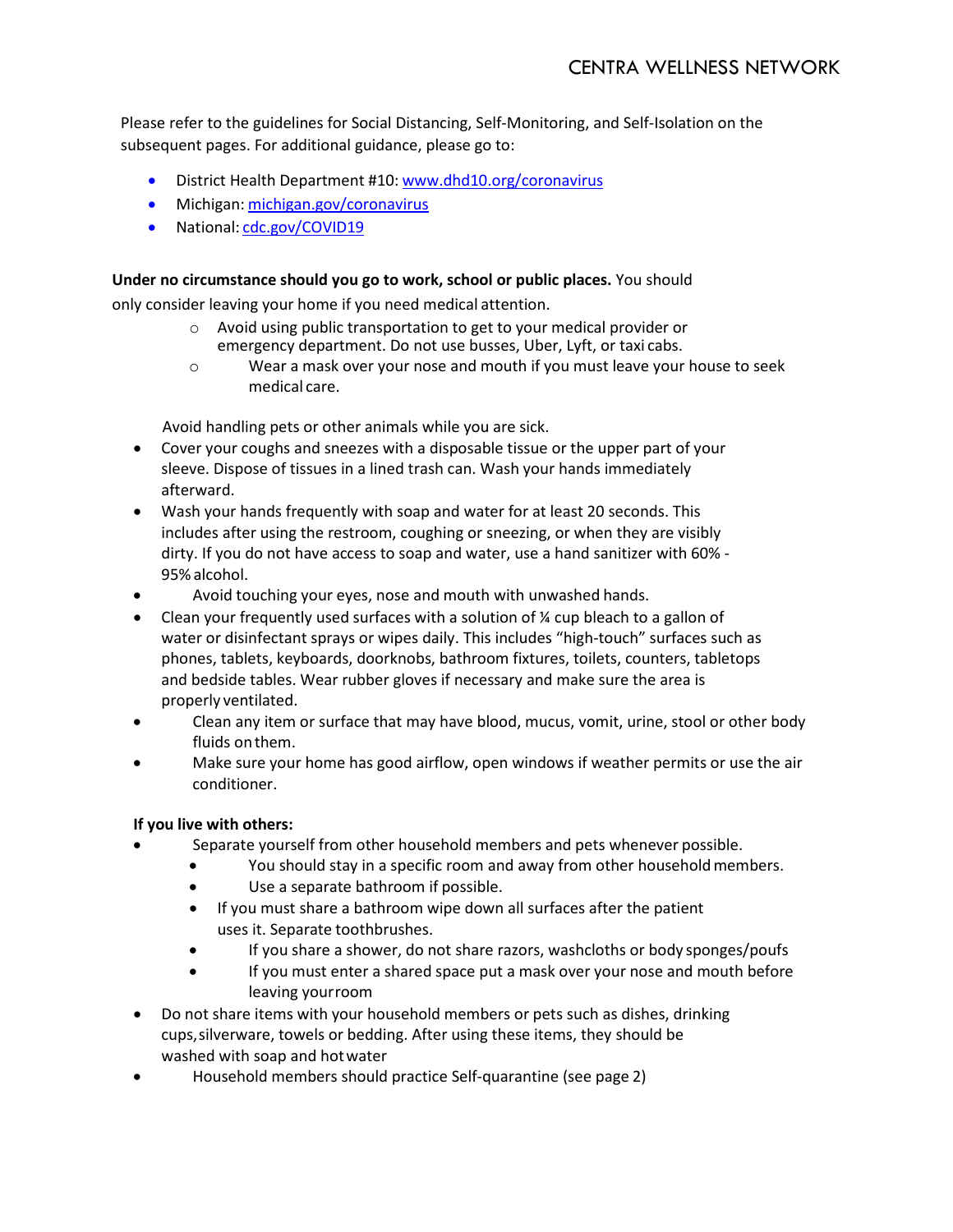### **If you live alone:**

- Do not open your door to anyone. If someone is dropping off groceries or other items for you, have them leave it at your doorstep and wait until they leave to open thedoor.
- Do not cook food for anyone other than yourself

#### **When seeking care at a healthcare facility:**

- Call ahead to get direction from your health care provider. They may ask you to meet them outside or usher you into a different entrance than the general public uses
- Avoid using public transportation to get to your medical provider or emergency department. Do not use busses, Uber, Lyft, taxi cabs or rail lines.
	- If you are unable to drive yourself and do not have a ride, call 9-1-1 for transport by ambulance
	- If someone is giving you a ride, wear a mask that covers your mouth and nose while you are in the vehicle with them
- If you are driving yourself, apply a mask that covers your mouth and nose before exiting your vehicle

#### **How to clean anddisinfect.**

#### Surfaces

**If surfaces are dirty**, they should be cleaned using a detergent or soap and water prior to disinfection.

**For disinfection**, diluted household bleach solutions, alcohol solutions with at least 70% alcohol, and most common EPA-registered household disinfectants should be effective.

- Diluted household bleach solutions can be used if appropriate for the surface. Follow manufacturer's instructions for application and proper ventilation.
- Check to ensure the product is not past its expiration date. Never mix household bleach with ammonia or any other cleanser.
- Unexpired household bleach will be effective against coronaviruses when properly diluted. Prepare a bleach solution by mixing:
	- o Five tablespoons (1/3 cup) bleach per gallon of water, or
	- o Four teaspoons bleach per quart ofwater.

# Soft Surfaces

For soft (porous) surfaces such as carpeted floor, rugs, and drapes, remove visible contamination if present and clean with appropriate cleaners indicated for use on these surfaces. After cleaning:

• If the items can be laundered, launder items in accordance with the manufacturer's instructions using the warmest appropriate water setting for the items and then dry items completely.